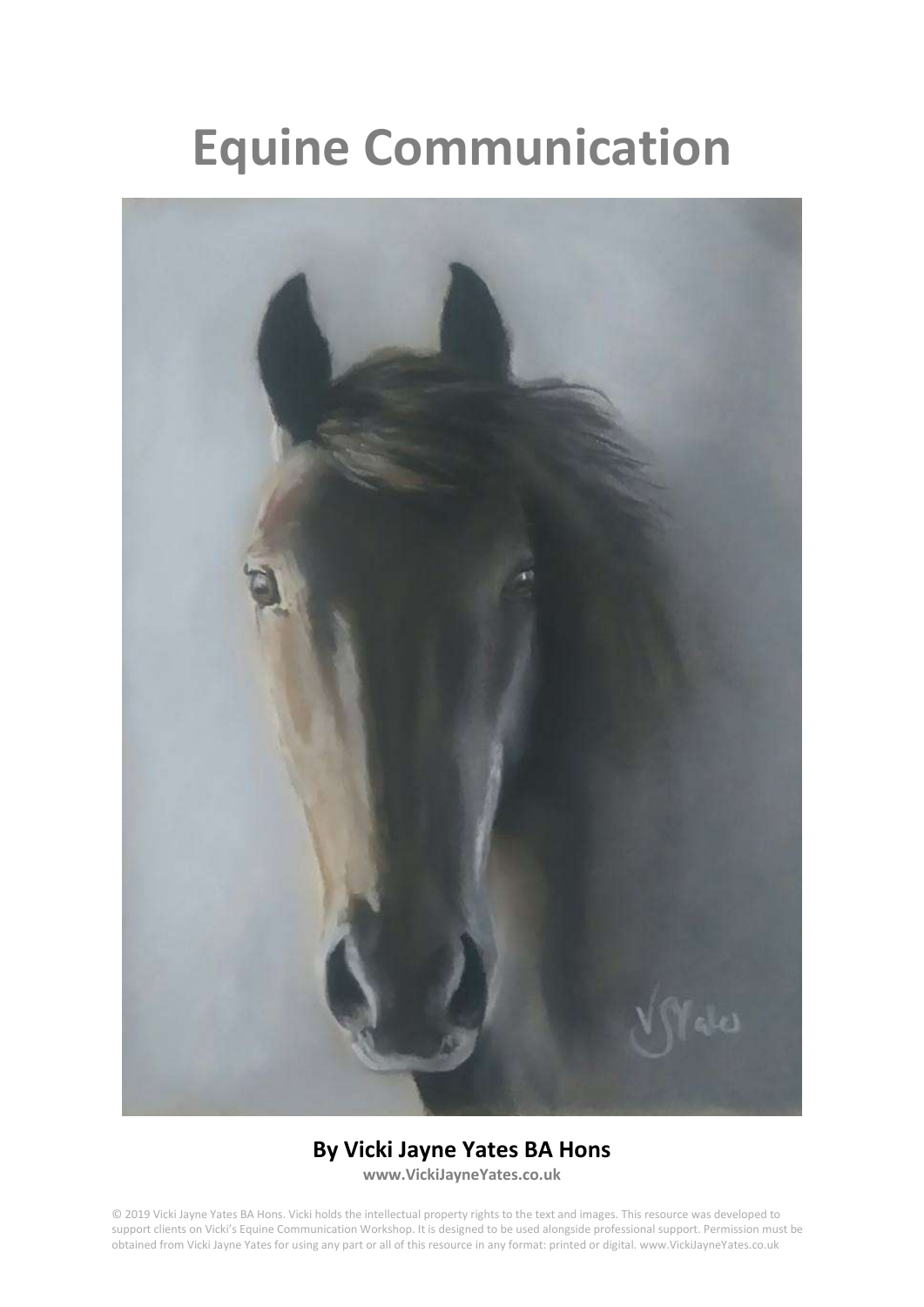# **What is Communication?**

You can look up the definition of communication in the dictionary. Depending on which dictionary you choose you may well get different definitions. The word communication originates from Latin word communicare, which means "to share". Communication a two way process of passing information and understanding from one to another. Communication relies on a mutually understood language, be it words, signs, symbols, body language, behaviour, tapping into intuition, intent shaped by feelings and emotions, energy, rhythm, using all our senses of sight, scent, taste, hearing and touch all shaped by cultural rules and etiquette. Communication boiled down is the transmission of information between living organisms.

How humans communicate is a vast topic and how equines communicate is another vast topic. What enables us to be effective in communicating with our equines is an awareness of how effective we are in communication within our own species and recognition of areas of personal self-development. As when we cross the species divide to communicate with a horse we also step into learning the language of the herd as well as being an effective communicator. So before we look at how to communicate with equines let us examine what skills are needed from us to be good at communication within our own species. Because without being good at these you will struggle when you step into the language of the herd.

# **Listening and Observing to Understand.**



With communication everyone likes to heard and understood. To be able to effectively communicate we need to put our needs, wants, desires or agendas to one side and open up to truly listening and observing to understand. An interesting one to ponder, how good a listener are you? Do you help others to express openly and honestly what they are thinking or feeling? Do you give them space and time to say what they need to say? Are you able to put the other person at ease so they feel safe to express themselves? Are

you able to be non-judgemental and compassionate? No one like to be judged or criticised and it is sure fire way to close down communication. Are you an active listener who pays attention to what is said and the body language? Are you able to spot if the words and body language don't match and the incongruence? Often a lot of information is also about what was not said, do you check out this? Do you ask open questions to encourage the flow of more information? Do you check with the other person to see if you have understood what they are telling you?

Listening and observing is about giving yourself to the other person, paying close attention to them, giving them the spot light. You need to not only listen to the story and what is said, but how it is said, the tone, expression, inflection, feeling, emotion, the energy, the use of language, and body language. Communication is not just words, verbal, it is non-verbal too. (With horses their language is mostly non-verbal so really learning to give space, listen and observe are essential). We need to listen with all our senses engaged. It is not a passive process. You need to be fully present and involved in listening. You must really concentrate and care what the other person has to say. Getting distracted with our own thoughts, feelings or things going on around can greatly interfere with effective listening. As communication is a two way process the person you are engaged in a conversation with will notice your lack of attention in your body language.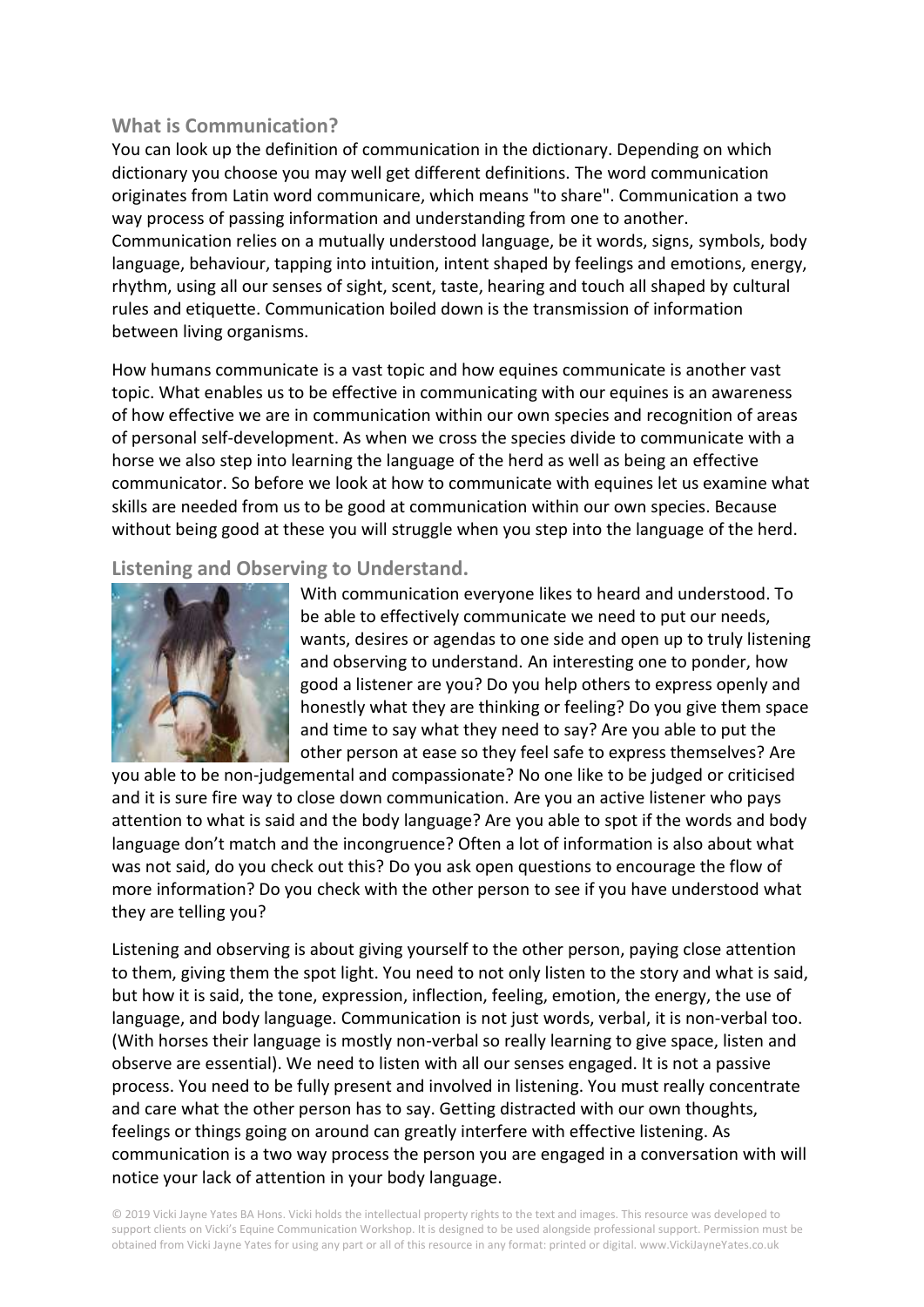What is really interesting is if you are not good at listening and observing to understand others you are going to find what has just been expressed here very difficult to understand or apply. However just like any skill you can learn. It requires is for you to put into practice being an observant and active listener, and being more aware and playing closer attention to those you engage in conversations with. Think of all the daily golden opportunities you have to practice this skill on your fellow humans, your horse will thank you.

Before we move on let us explore listening as a skill, how to nurture and develop our listening skills. Did you know there are three different listening types we may be one or more of at any given moment? They are:-

- Listening to Learn
- Listening to Evaluate and Analyse
- Listening to Understand Feeling and Emotion

#### **Listening to Learn**

Listening to learn happens in many aspects of our lives: When we study at school, college, in lessons, workshops, at work, listening to the news, being talked through a technical problem, in meetings, etc…. It requires us to concentrate and put our minds in a deliberate state to learn and understand. When we are in this state we are taking information in to absorb it and at this stage we are not analysing or criticising the information. This is a different state of being, which we will come to. Listening to learn may even involve taking notes to review later. Which in turn may prompt questions to gain more clarity and roads to explore for more information gathering. If we think about listening to learn from our horse, how often are we quiet enough to allow our horse to talk? Ethical horsemanship is dialogue not monologue. Do we allow space for our horse to be listened to and understood? Are we open to being the student to the horse?

#### **Critical Listening**



Engaged in critical listening requires us to question and evaluate what is said. For critical listening to help us it needs to be informed and educated listing. Gaps in our knowledge, cultural bias and traditional thinking when we engage in critical thinking can cause us problems. As critical listening often about decision making and problem solving. It requires the listener to analyse information against existing knowledge and beliefs. Therefore a lack of knowledge here can lead down a path towards flawed judgement. For us to make great judgement it pays to be educated, hence why listening to learn is so important, especially when we look across the species divide to the horse. For who is a better expert on being a horse, than a horse. They say when the student is ready the teacher arrives. Some teachers have four legs, some have two. How can we

become better at critical listening? We can ask questions, open questions, encourage others to open up and elaborate. Ask ourselves questions what is the horse or other person trying to say? How does what I hear differ from my opinions, what I believe or know? For critical listening to be effective it is best to come with an open mind. This is not as easy as it sounds as there are many reasons why open mindedness is not easy, especially with equestrianism.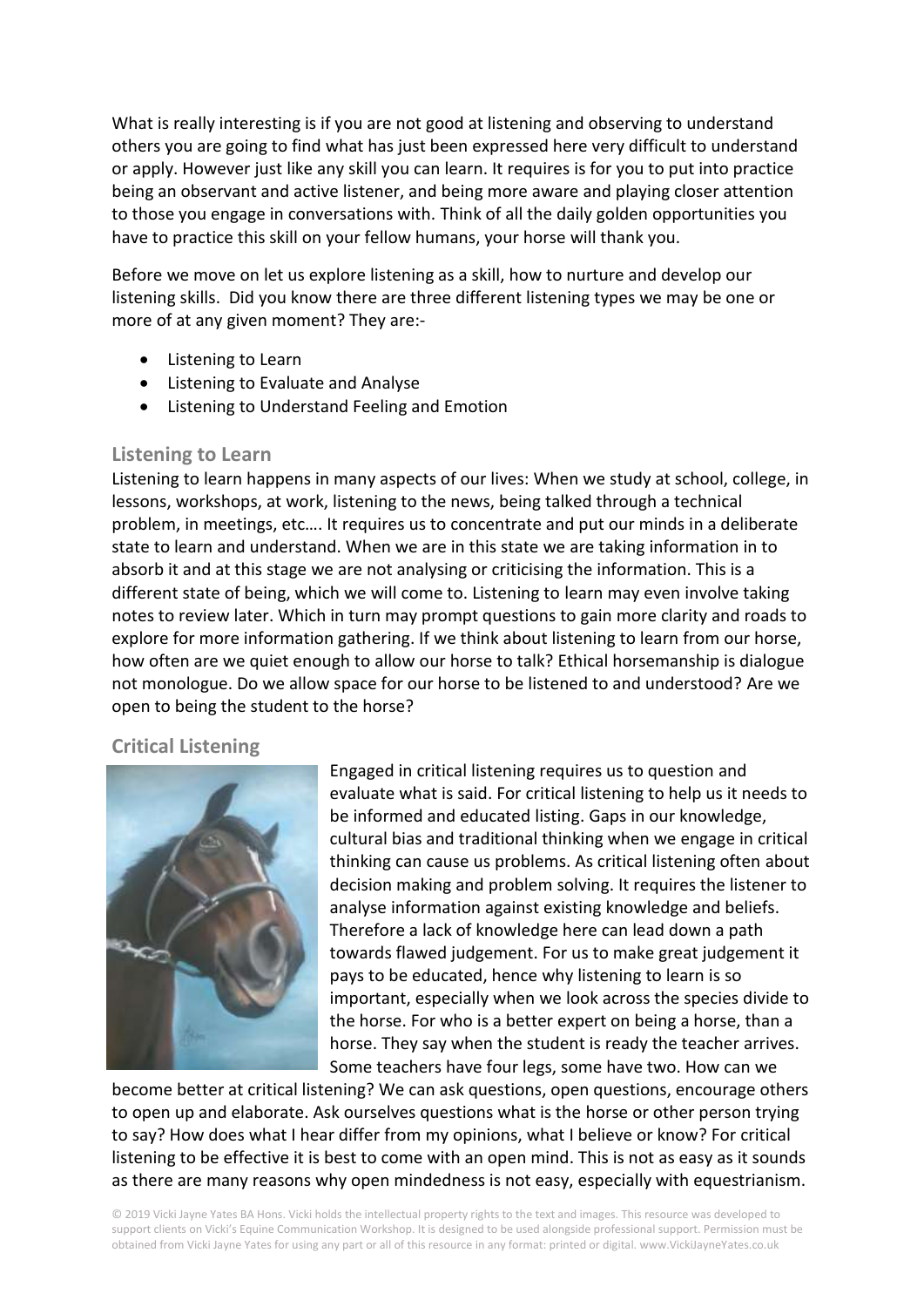There are many pressures that keep us from being open minded or to try a new or different approach. Peer pressure is one, if you are on a livery yard you will find people are always happy to offer their advice and help. What you may find in short supply is people's understanding and tolerance to approaches they know little or nothing about or disagree with on principal. You may even be unlucky enough to have a non-professional "yard-pert" "expert" or "experts" on the yard who will expect you to follow their advice as clearly they know it all and know what is best for not only your horse but you too. Using a different approach to what they expect you to use can then cause you further problems. You may even been seen as a maverick for going against the norm. All pressures for open mindedness.

Tradition is another pressure that can hold you back from trying a different or new approach. If something has always been done that way then it can be hard to open your mind and try going in a different direction. Still today there are people who are very rigid in their traditional thinking and will only work within one method and approved guidelines. However consider this: There is a big wide equine world out there outside these guidelines.



There are also people who will only work within one horsemanship approach too. By narrowing your thinking you will not allow yourself to open up to trying another approach, or something new. As with all things there are fashions and fads within the horse world. It is easy to get caught up in this, to jump on the latest band wagon / try the fashionable training method / be attracted by the media and marketing / and use the latest training gadget that promises to fix your problem etc... All of these are barriers for you to being open minded and trying something that is not in the spotlight or fashionable.

Assuming something will not work before you have even tried it is another barrier. I love the word ASSUME as to assume makes an ASS out of U and ME.

All of the above and more effect critical listening. As a horsemanship practitioner I see this in many shapes and forms when there is a problem in the relationship between horse and human. As bringing beliefs, bias, value systems always colour critical listening to the horse.

True critical listening needs an open enquiring mind, with the passion that learning is lifelong. It is about asking questions, and recognition that sometimes we don't ask the right questions too.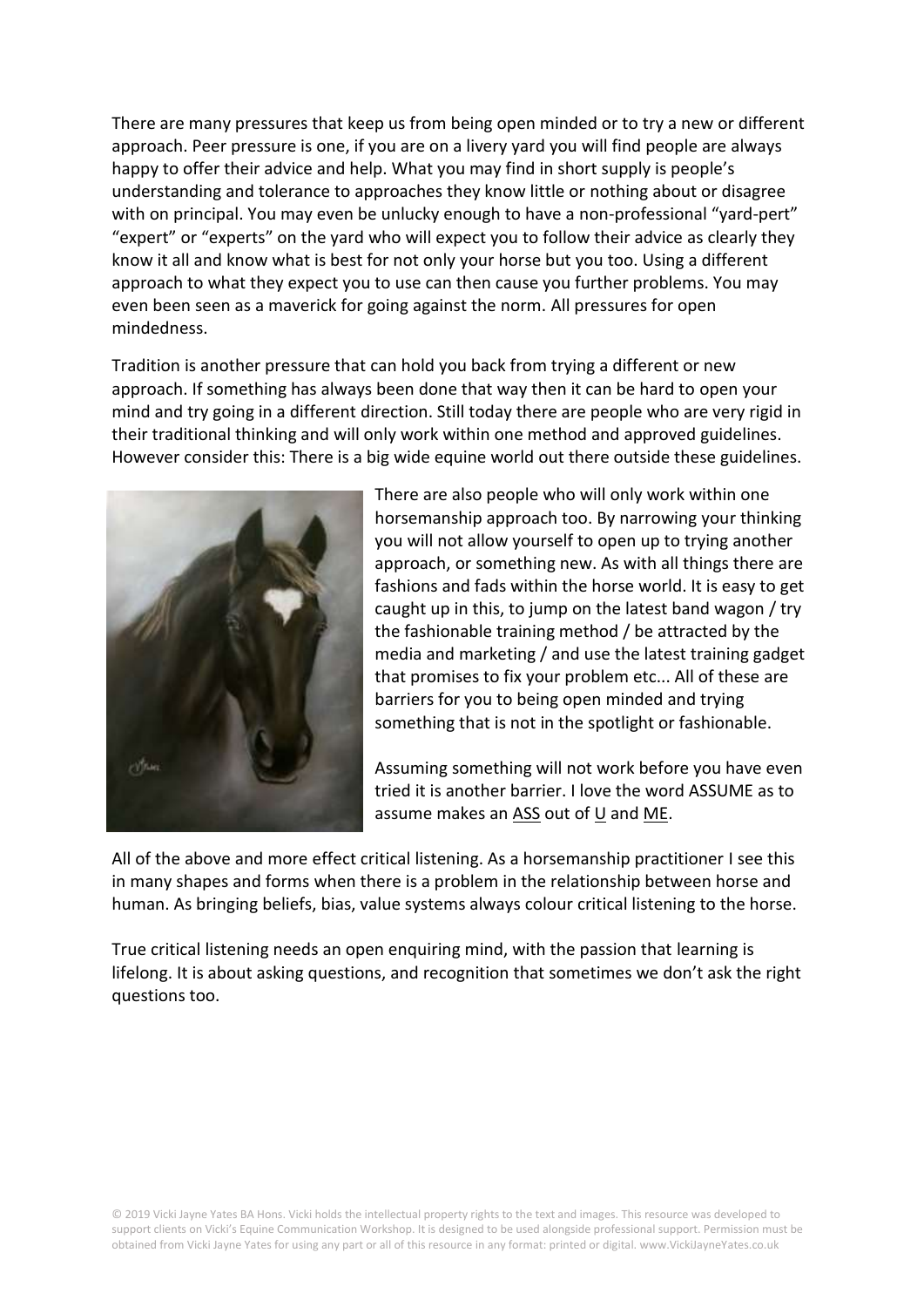# **Compassionate Listening to Understand Feeling and Emotion**



Compassionate and Empathic Listening is understanding the feelings and emotions of another. Close empathy feels like a blurred line between one's self and another. It is about the ability to put oneself into the mental shoes of another to understand their emotions and feelings. You cannot convince me that horses are not sentient and feel a wide range of emotions. Learning how to read your horse's emotional state is essential in equine communication. If I asked you to reflect and gave you a sheet of A4 paper and a pen and asked you to write all the things your horse is capable of feeling and the horse's emotions I am sure you would be back to ask for another sheet of paper? Your horse can

read your emotional state too. Trying to hide your feelings creates incongruence and it rattles them. Communication is emotional.

You need to have a certain amount of empathy before you can feel compassion. Research shows that compassion and empathy take place in different parts of the brain. So we have to move from our empathy to compassion to move forward. A main characteristic of compassion is wishing that others be free from suffering. A lack of compassion, by contrast, can in extreme result in cruelty. So empathy helps us to identify feelings of another, and compassion is what we do. Taking compassionate action is the key to success. If you get caught in empathy and sympathy you and your horse will get stuck and not be able to move forward. Without compassion you can get stuck in the emotion without positive action. This can lead down a very unhelpful path and pull you and your horse down. So let us not confuse compassion with sympathy. They are very different. And will create different outcomes. Having sympathy, you will understand another's situation even without feeling it yourself. Compassion is led differently as you feel and know what another is experiencing and want to step in to help and take action.

#### **How to Change Your Empathy and Sympathy into Compassion**

1. Take note of your feelings and the feelings of your horse, they matter. Do not dismiss them. In an equine world where most training is monologue remind yourself your horse's feelings and opinions really matter. Give yourself and your horse time to engage in honest open two way dialogue.

2. This may pose questions, ones that maybe you don't have the answers. Remind yourself this is an opportunity for development and growth. So seek out someone who can teach you, and inspire you on your personal development with your horsemanship. Reflect on how you can respond to what your horse is telling you. How can you help your horse? Remind yourself it isn't about changing everything, it is often about looking for a small step in the right direction.

3. Take action, it is far better than no action. People fear trying something because of it going wrong, we miss the opportunity to discover when we get it right. When communication is honest open dialogue with our horse we can put forward a suggestion of trying something different with respectful mindfulness of feedback from our horse. Our horse will tell us if we are on the right path. All the time while doing this we need to stay open to our emotions and those of our horse. Sometimes it can be too big, you can feel daunted, a great place to start is just being with our horse with love and kindness.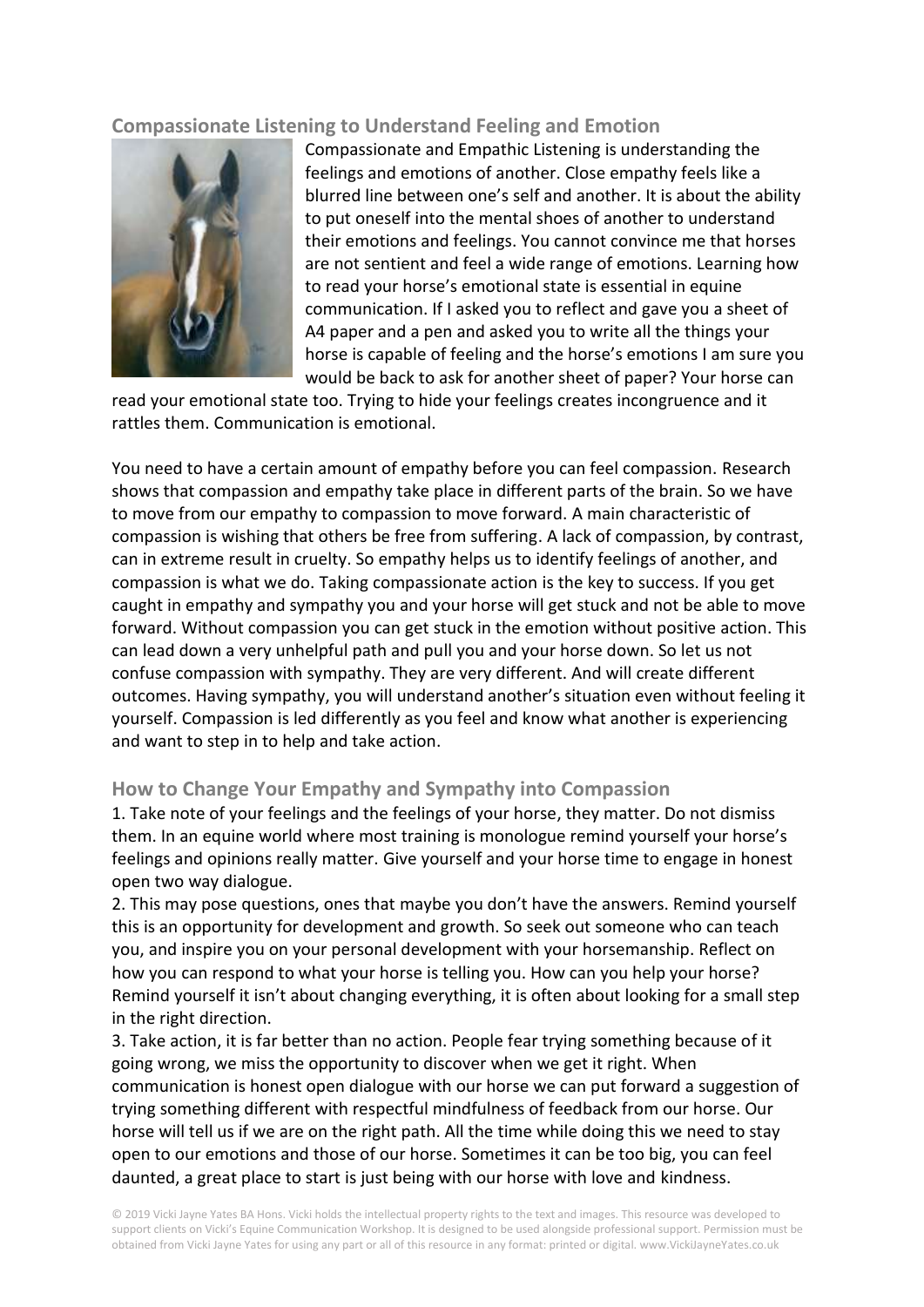To have compassion and an open mind, we can see other view-points. You need an enquiring mind, ask the right questions, try to learn as much as you can from another view point. Empathy and compassion is a skill you can develop. In our fast paced world empathy and compassion is often in very short supply. We have all experienced feeling like we are just another number, the impersonal processing of our requests, and not being listened to. Many people live and work in relationships where there is very little empathy and compassion. Worse there is the damaging blame culture. So many of us know what it feels like to feel a lack of empathy and compassion. Sadly many horses suffer this fate when interacting with humans, many accept and work for their human and you can see in their eyes a resigned expression, the joy is not there. Some develop a learnt helplessness. Others horses fight against the injustice. These horses are often labelled as dangerous or naughty. Once a horse has a naughty label it can be slippery slope for harsh training methods, gadgets, or at worse punishment or abuse. These horses are the ones who need a compassionate caring owner to bring out their talents and for them to see a joy in a partnership with a human.

To become more effective with your horse why not practice empathy and compassion on everyone you meet? How compassionate are you? How often do you actively practice empathy? Think about how you interact with other people….How often do you find the need to cut across what someone is saying? Or finish their sentence for them? Have you fully and clearly understood what they are trying to say? Do you help people to open up and tell you what they need to say? Have you picked up on the other person's non-verbal communication? What does their body language tell you about how they feel? How often have you really connected with another person so deeply that you can feel another's pain, fear, joy, etc?

By developing this skill with our own species we start to understand the qualities we need to be more effective in communication before we add the dimension of developing equine compassion in which we have to learn the language of the herd. With horses we need to tune in to what they are saying and learn to listen to their communication. Horses communicate differently, it is mostly a silent language of intent, energy shift, breathing patterns, rhythm, body language and some is very subtle. (More about this later).



Developing your equine compassion helps you to see the world from your horse's perspective. Equine compassion is about taking the focus from yourself and imagining what it is like for your horse in his reality. Humans and horses live in separate realities. The way we see and interact with the world is very different to that of our horse. It is a question of understanding, respecting and honouring these differences. By understanding his reality you will know when he is in his comfort zone and see his emotions, fears, pains and frustrations. This in turn greatly helps you to help your horse.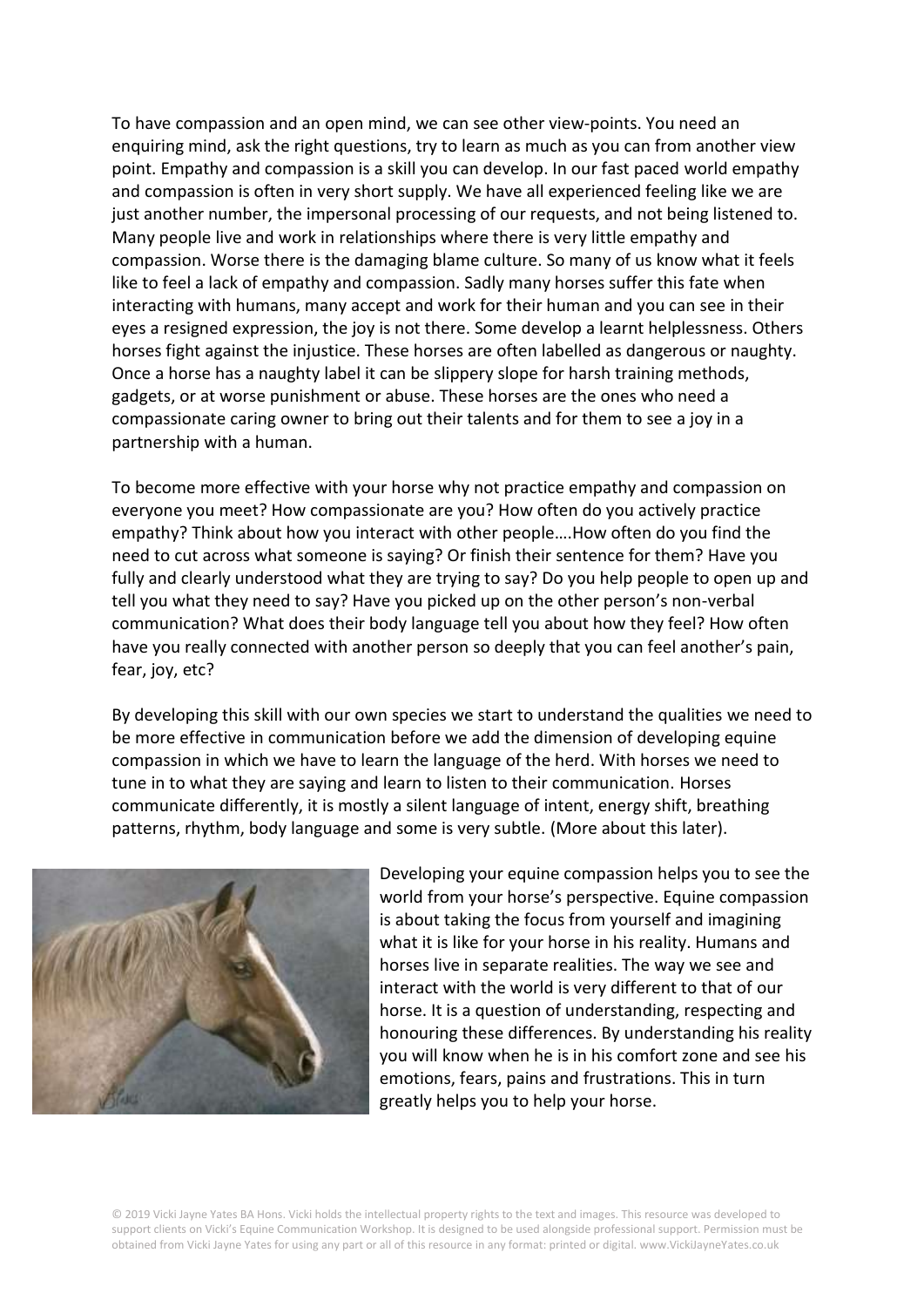# **Listening is Not Just What is Said….it's Far More**

We should listen with all our senses, as communication is not just what we hear. Horses do. Visually we can pick up messages from body language. (More later on this). Horses use scent in gathering information and their communication with each other. Humans do not have the same degree of sensitivity to the sense of smell, yet we do use it in our communication to some degree. Taste too is something horses use in their communication and humans to a much lesser degree. Touch is also something both species have in their communication. Horses telegraph out to us all the time, the key to being able to "hear" them is to use more than just our listening skills and the five senses. Here I will share with some insights and knowledge that horses use in their communication.

We have already touched on how vital emotions are in communication. How we pick up emotional messages is often via a number of ways. Empathy and compassion are essential to pick up these messages, so too is intuition and access to an emotional dictionary. 2 legs or 4 an emotional state will fuel our intentions. When you can read an emotional state you will then see intention and drive, you are operating at a finesse level in horsemanship.

For more information on intuition and an emotional dictionary please check out the articles that I wrote for Horsemanship Magazine:

- Intuition
- The Emotional Dictionary

You can read them for FREE in the resources section on my website <https://www.vickijayneyates.co.uk/horsemanship-resources.html>



We aim to be a calm balanced compassionate partner for our horse. Offering stability, safety, security and a relationship built on mutual trust. Without this we cannot progress. Horsemanship for me is one based on open honest two way dialogue that taps into the language of the herd. This I understand to be: emotions, intention, energy, breathing, rhythm, body language and last voice and touch.

Therefore an essential skill to develop when working with horses is the ability to read your horse's emotions that will shape intent and to appropriate with your own emotions and intent. Horses have evolved to read very subtle signals of intention and energy both within their own species but from other species, their survival and wellbeing was dependant on getting this right. Horses are very fine tuned

far more than humans. Watch and notice that emotions will shape intent, which alters the energy and breathing patterns in turn this will bring body language all way before any noise or touch in the herd. Yet voice and touch are often the only level many are using when training a horse. The layers of refinement are there within emotions, intent, energy, breathing and body language. That is the key to the magical connection we seek where we can really hear our horses.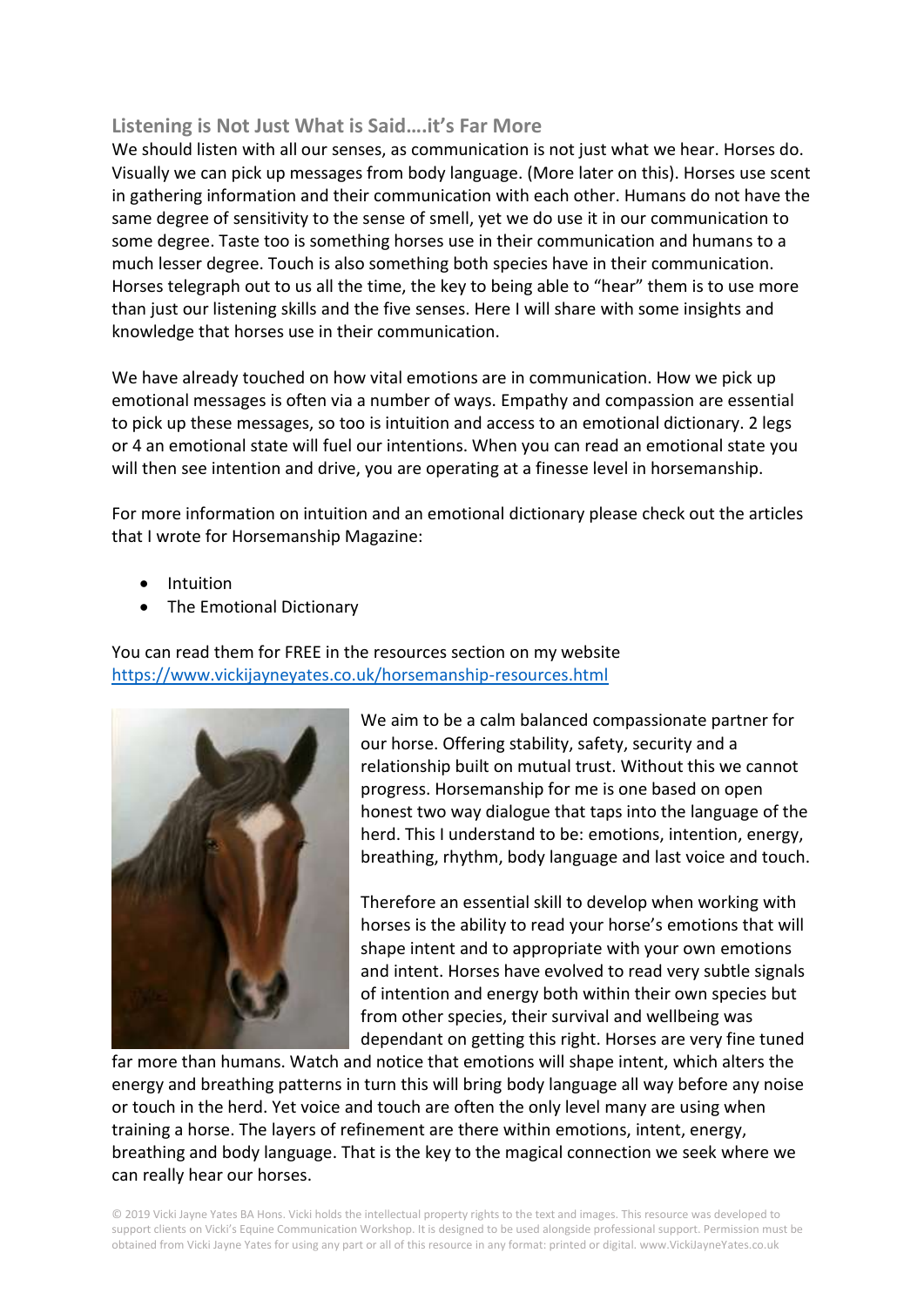# **Calm Centred Balanced Energy**



The starting point for being able to hear your horse and to refine horsemanship is to learn how to achieve a centred balanced energy along-side a quiet mind that is self-aware of intent, before technique is applied. There are many barriers and challenges that prevent people achieving this centred calm energy. We live in a fast paced world with stress, pressure and responsibilities. We often arrive with our horse in the wrong state of mind and energy. No wonder we struggle to hear and communicate with our horses. Relaxation is the key to success in achieving a calm centred energy. And there are many methods and techniques you can use to achieve relaxation. Many cross the species divide and you can use them with your horse so you can both enjoy a centred relaxed energy state together. Do not confuse relaxation with being lazy, it is not, relaxed centred horses and people can be

super achievers. I run workshops and one to one sessions to teach many of these techniques. If one technique isn't right for you try another, however just like any skill it takes time, practice and dedication to be successful with learning any new technique.

# **Myth - Gentle Relaxed People Can Not Be Super Achievers.**

- Culturally we are encouraged to think being hurried, competitive and being able to handle more and more stress is the sign of a super achiever. Have you noticed horses don't sign up to this thinking? Have you noticed how horses react to people who rush and are stressed?
- There is a fear that becoming more peaceful, relaxed and calm, achievement of goals will be compromised. Not true, especially in horsemanship.
- People confuse relaxation with being lazy and apathetic. Relaxation is totally different to being lazy and apathetic. They are miles apart.

#### **Benefits of Being Relaxed**

- It allows you to connect with what really matters in life, inner peace. Inner peace is what is magnetic to horses, because it brings safety, harmony and balance to their world, something they crave. If you want to connect and communicate with your horse relaxation is the starting point.
- Centres your energy. Being able to handle more and more stress, uses up a huge amount energy. It drains you. Do you bring this with you when you spend time with your horse? Do you know how to release yourself from this energy state? Being relaxed will re-charge you, so being relaxed with your horse will pay in other areas of your life too.
- Relaxation can enable higher achievement, better communication, open minds and fuel creativity.
- It enables faster, clearer learning plus easier problem solving.
- It takes the drama out of situations.
- Relaxation leads to better understanding, control of emotions, and a balanced state of mind and energy.
- With relaxation you become more aware of everything around you.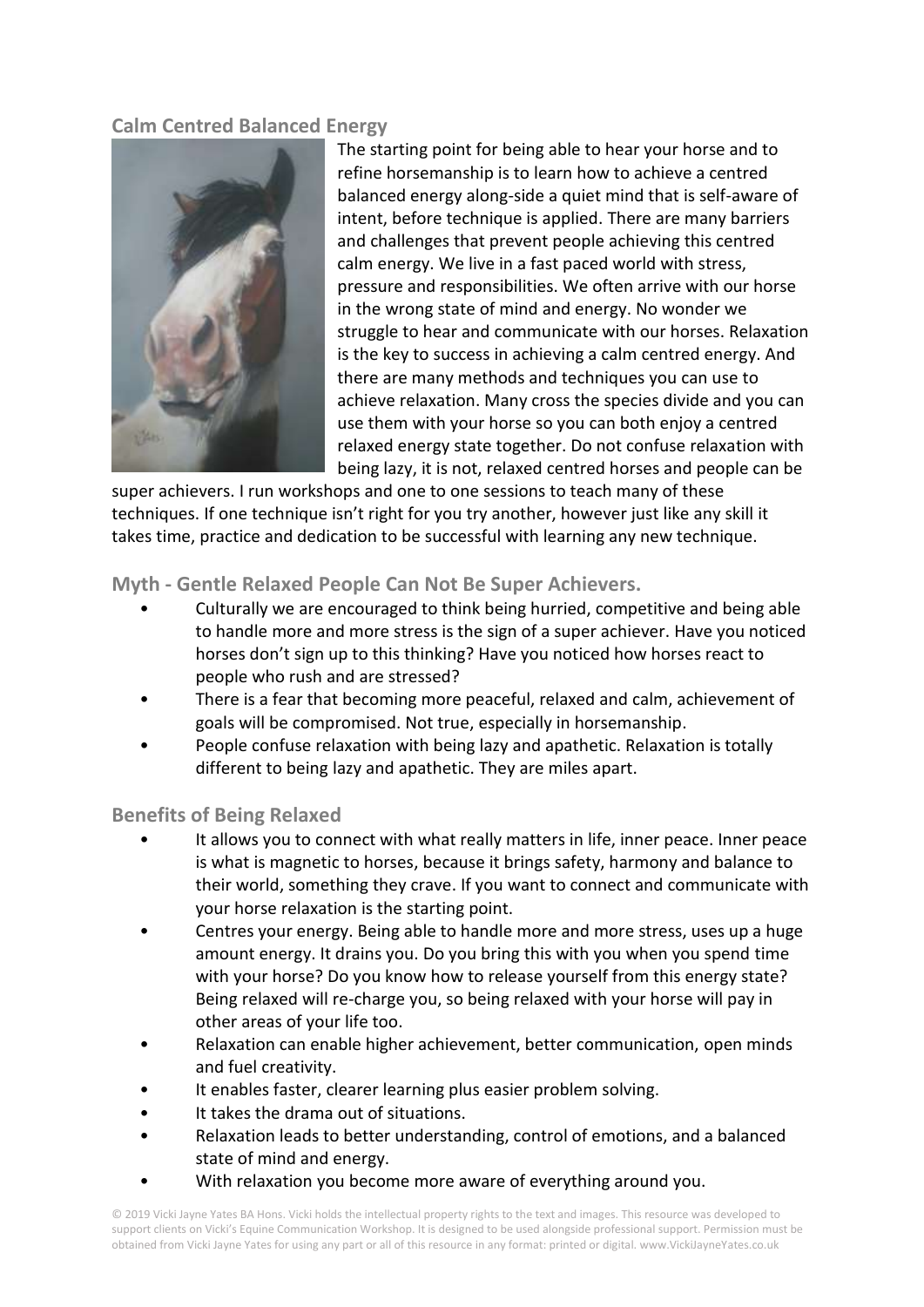# **What Stops You Relaxing?**

Each of us has some personal inner struggle which prevents us from relaxing. These blocks are what we bring unwittingly to our horsemanship and we see the effects in the partnership with our horse. These blocks are what prevent effective dialogue communication with our horse. Here are a few reasons…of what stops people relaxing.

- Switching off from lives packed with fast paced stimuli, heavy responsibilities, never ending to do list, etc….
- High levels of anxiety, stress, depression from non-equine matters affecting their state of mind and energy.
- Lack of confidence or self-esteem. There are many factors that cause a lack of confidence…that is a huge topic. One I do run workshops on and provide one to one help, guidance and support.
- Lack of skills. Over horsed. Fear of failure. Perfection paralysis. Fear of lack of control. Peer pressure. Social expectations. Media pressure. Poor relationship with your horse. Health issues. Etc…

#### **Some of My Observations**



People feel the strong urge to always be doing. We are human beings not human doings….when was the last time you were content with just being with your horse? Do nothing except just be? I see in their horsemanship they are unaware of the impact their busy energy has on their horse. As horse will often reflect right back at you what is going on in your life. Many of us have lost touch with simply being, slowing down, doing nothing, relaxing being calm and finding inner peace.

Identifying your inner struggle and what prevents you from relaxing. Here is some simple homework to practice away from your horse: Being bored. I am not talking about being lazy. To sit still until boredom helps you notice your own thoughts, feelings,

breathing pattern, inner struggles and your energy. The beauty of this it teaches you to recognize your personal blocks. You can then take personalised targeted action to address these.

People and horses can actively practice relaxation to get in touch with their mind and balanced energy. It is not easy, it takes time, dedication and seeing it as a priority in life.

**Relaxation is a technique you can learn and master.**

- There are many techniques you can try.
- You should try a few so as to find one that suits you.
- Don't worry if you find it difficult to relax at first.
- It's a skill that needs to be learned and it will come with practice.
- All relaxation methods help a person to relax, to increase calmness, reduce anxiety, stress, etc… and once centred you can enter into clearer communication with your horse.
- Learning to relax has many health benefits including decrease muscle tension, lower the blood pressure and slow heart and breathing rates etc….

Today we will just focus on one example relaxation technique as a taster.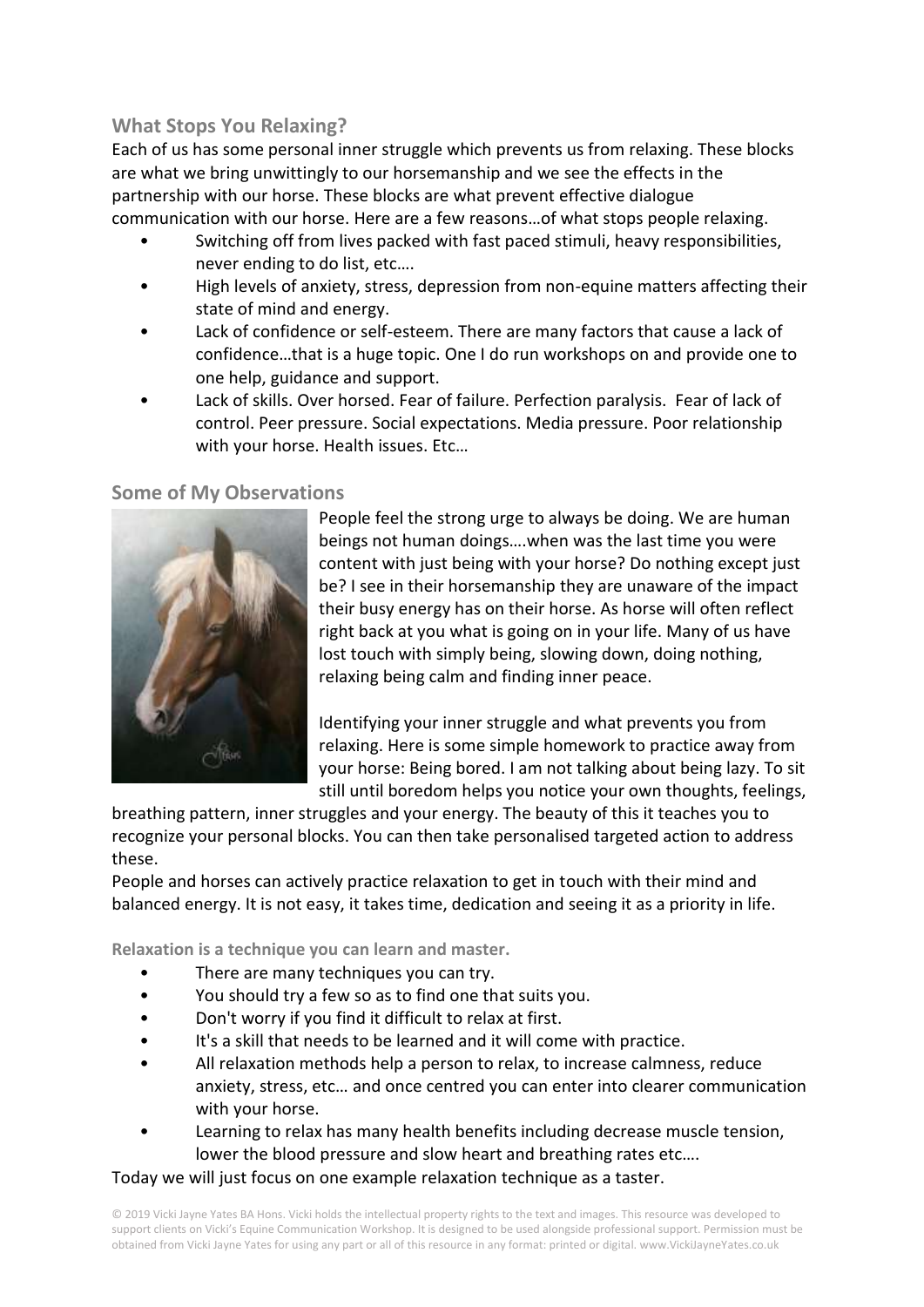# **Relaxation Breathing Technique.**

Why this is good for horsemanship: Horses read each other's and our breathing patterns, it is part of their language and communication. They are very finely tuned to pick up a change in breathing. As a prey animal it is part of their language for communicating when it is safe to relax and when to get ready to run. It's a very early warning system that something is wrong. Breathing is an involuntary response. You are not aware most of the time of how you breathe. It's the most natural thing to do. Relaxed people and horses breathe softly and slowly. When we are tense, anxious or fearful our breathing pattern will reflect this. If you do become aware how you breathe and that your horse reads it you can use it to both relax and to enrich your communication with your horse. Refinement of horsemanship involves using core breathing. To be able to do this you need to first develop a neutral breathing pattern and energy.

The relaxation breathing technique is simple and powerful. It's easy to learn, can be practiced almost anywhere, and provides a quick way to get your stress levels in check. Deep breathing is the cornerstone of many other relaxation practices, too, and can be combined with other relaxing techniques.

The key to deep breathing is to breathe gently and deeply from the abdomen (your core), getting as much fresh air as possible in your lungs. When you take deep breaths from the abdomen, rather than shallow breaths from your upper chest, you inhale more oxygen. The more oxygen you get, the less tense, short of breath, and anxious you feel.

#### **How to:**

- $\checkmark$  Practise deep breathing at a regular time and in a quiet place where you won't be disturbed.
- $\checkmark$  Make yourself feel completely comfortable. Sit in a comfy chair which supports your head or lie on the floor or bed.
- $\checkmark$  To find your lower part of your lungs. Place both hands on the lower part of your chest just at the top of your stomach fingers tips gently touching. When you breathe deeply into this part of your lungs your fingers will be moved slightly apart.
- $\checkmark$  Once you know which part of your lungs you are going to fill place your arms comfortably on the chair arms, or flat on the floor or bed, a little bit away from the side of your body with the palms up. Get comfortable. If you're lying down, stretch out your legs, keeping them hip-width apart or slightly wider. If you're sitting in a chair, don't cross your legs.
- $\checkmark$  Fill up the whole of your lungs with air, without forcing. Imagine you're filling up a bottle, so that your lungs fill from the bottom.
- $\checkmark$  Breathe in through your nose and out through your mouth.
- $\checkmark$  Breathe in slowly and regularly counting from one to five (don't worry if you can't reach five at first). Your stomach should rise.
- $\checkmark$  Then let the breath escape slowly, counting from one to five. Your stomach should move in as you exhale.
- $\checkmark$  Keep doing this until you feel calm. Breathe without pausing or holding your breath.

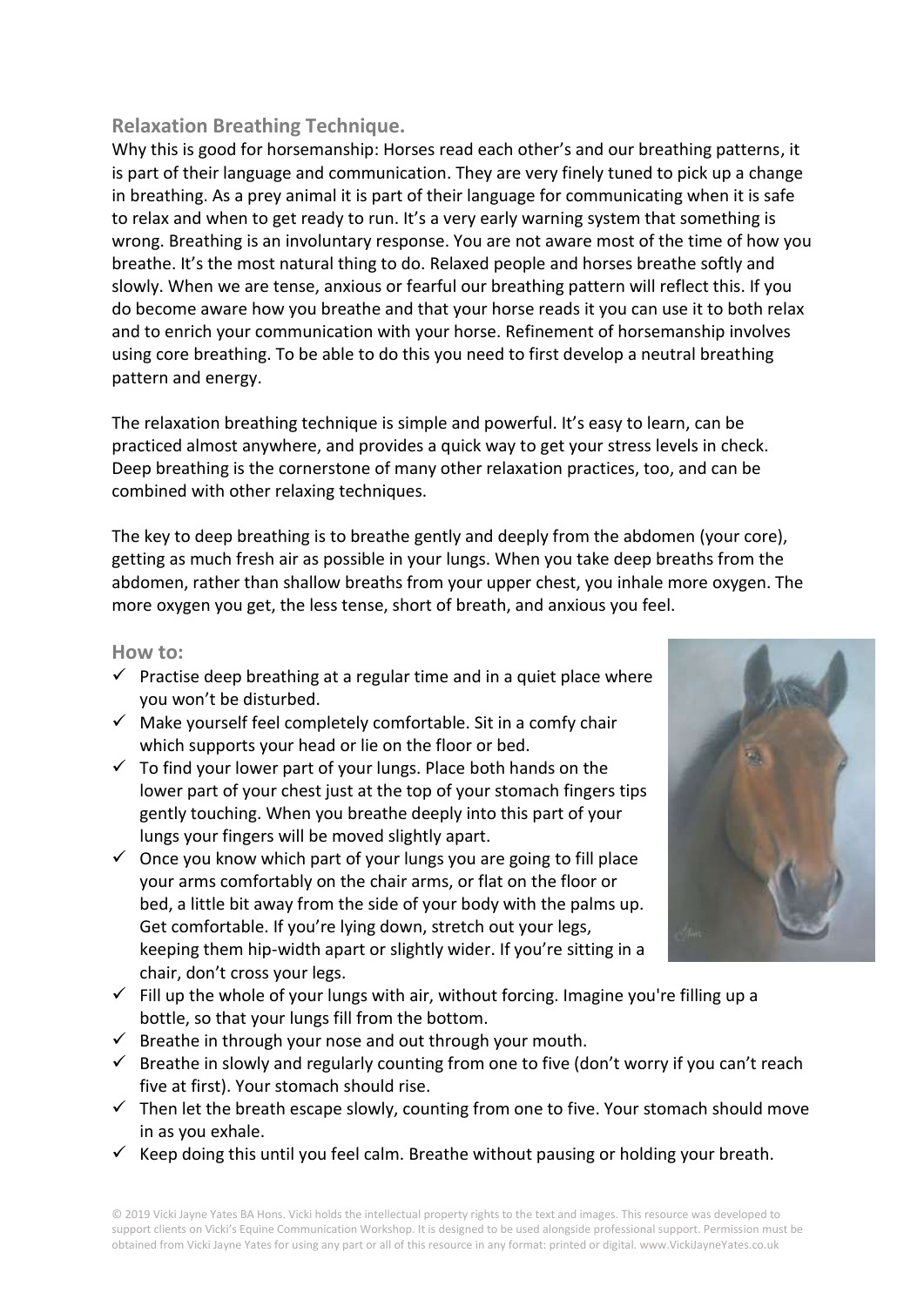If you find it difficult breathing from your abdomen while sitting up, try lying on the floor. Put a small book on your stomach, and try to breathe so that the book rises as you inhale and falls as you exhale.

Practise this relaxed breathing for three to five minutes, two to three times a day (or whenever you feel stressed). Once you have mastered this at home you can do this while with your horse. I get people to quietly walk with their horse using the counting their breathing technique. What they notice as they relax using their breathing exercise so does their horse. Breathing is invisible unless it's a really cold day. So a huge benefit as you can practice it and nobody will know what you are doing. Once you are relaxed, centred and calm you can start to "hear" your horse.

Now let us explore how horses communicate. Many practitioners will say it is body language. And yes horses do use body language. However they also communicate in much more subtle ways that is often missed. We have explored equine emotion, feelings and yes we pick these up by reading body language, and our gut feeling and our intuition help with us understanding the messages. The layers that are more subtle really help us to "hear" our horses much clearer. These are what I am going to share with you.

#### **Intent**

Intent is shaped by thoughts, feelings and emotions. Both equines and humans are emotional sentient creatures. 2 legs or 4 we have feelings, emotions, thoughts these are the seed to intent which fuels action or not. The quality of intent matters, if intent is appropriate, positive, calm, confident and clear chances are we set ourselves up to achieve more. If intent is unclear, negative, fearful etc…the opposite will most likely be the outcome. We can get stuck in a downward spiral. Success starts with the quality of intent, thoughts, feelings and emotional state. We can read intent in our own species. I am sure you pick up vibes from other people. Do you get that gut feeling? Good or bad, your instinct to read intent is there. Have you ever had an uneasy feeling about someone? Nothing needs to be said, but you can pick up the silent message of another's intent. How often has your gut

instinct and intuition been wrong? You are also able to read your horse too. Have you ever thought how powerful this natural skill can be when we tap into using it? Consider this do we let our thoughts and feelings control us? Or do we control our thoughts and feelings and use them to fuel our actions? Most people never consider this, as we have thousands of thoughts a day, most subconscious, popping into our heads from nowhere. But we can also control our thoughts, feelings and emotions. Becoming more aware of your thoughts and how they shape intent and then action is the first step. Our mind is a powerful tool you can learn to use positively. If you catch yourself coaching yourself with negative inner dialogue you can take steps to address this and replace it with positive inner dialogue. You can catch your mind when it starts to take you into a position that is not helpful and put the brakes on, and change course. Learning to develop a baseline neutral for your mind is essential, this you can achieve via relaxation. There are many techniques you can learn.

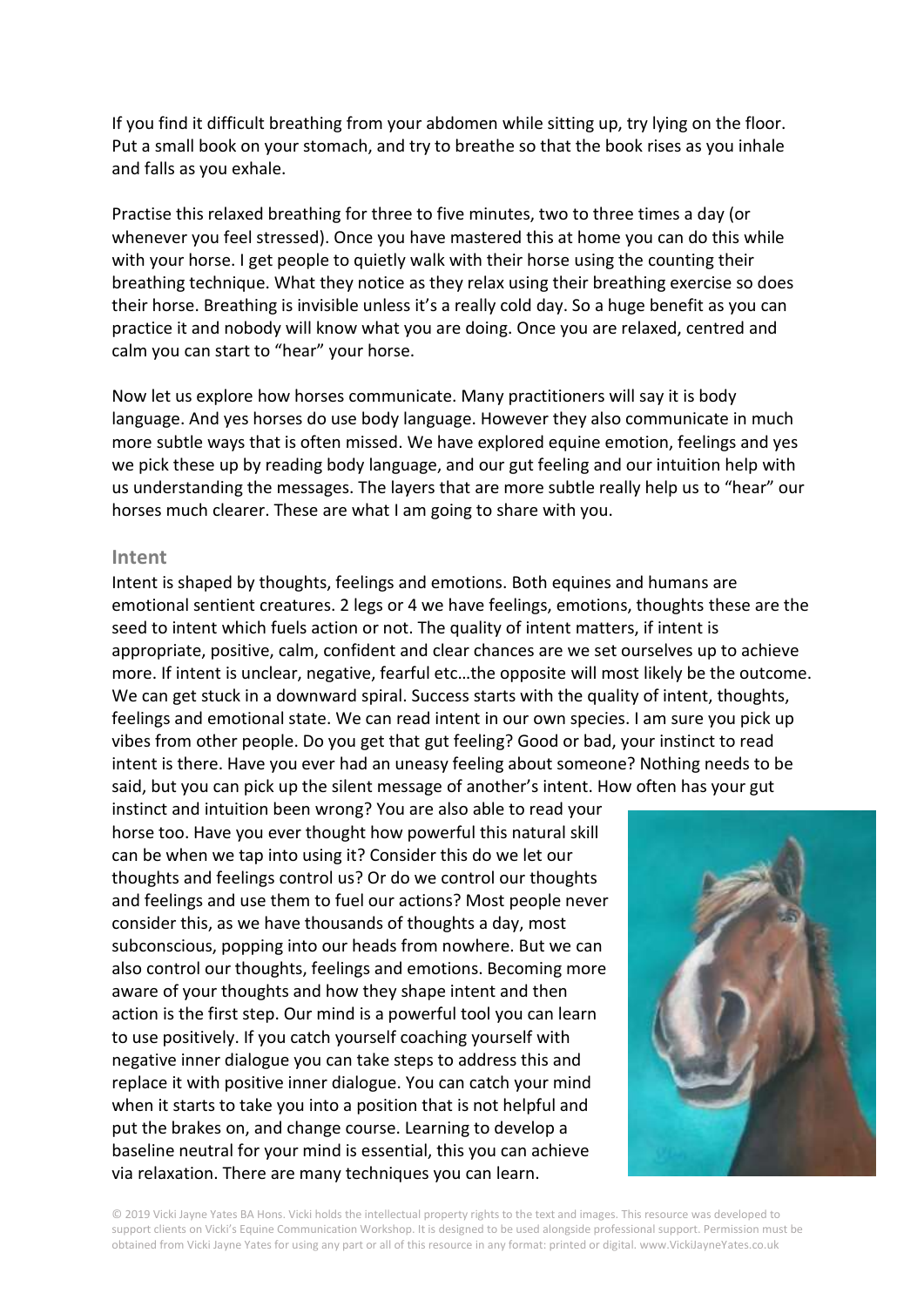Your horse can read intent not only in their own species but in other species. Horses know if you are feeling passive, assertive, anxious, distracted, fearful, happy, sad, tense, etc. Horses are sensitive creatures and they experience a full range of emotions no one can convince me otherwise. Horses pick up on our intent, feelings and emotions very quickly. So stepping into a training context with human negative emotions will not help the training. Your horse will reflect right back at you your emotions, and life issues. So if we are focusing on positive progressive training, and building confidence in our horse it is our responsibility to turn up balanced emotionally, spiritually and mentally. Leaving our issues at the gate. When I say leave it at the gate I do not mean being false or wearing a mask. You can't fool your horse, they will know, they are astute. They will look for any sign of incongruence in you and it will rattle them. I am saying deal with your own root cause of your issues. That is your true responsibility to yourself and your horse. Your horse will thank you. Then we can read our horse's intent and know what our horse is thinking and feeling. They have emotional needs; seek spiritual harmony and mental safety. Horses telegraph out to us all the time, we just need to learn how to connect.

#### **Food for Thought:**



When have you spent time just being, not doing with your horse? Have you spent time just observing your horse in its world? Have you ever dedicated time to reading your horse's intent, objectives, motivations, emotions and knowing what it is feeling? It's easy to see when your horse has intent to do something and you thwart that intent. Your horse will have something to say and you may not like it. It is very interesting to see when horse and rider have polar opposite intents and the potential for a battle of wills to start. Do you allow your horse to contribute to the training / schooling agenda? How effective are you in listening to your horse? Do you look for feedback from your horse? On the agenda how high up do you prioritise your horse's agenda items? Our horses may have intent, emotions, objectives that stretch our

horsemanship, giving us opportunities for development. These golden opportunities turn up in work clothing, or as negatives. Horsemanship is to read these, appreciate and acknowledge your horse for bringing this forward. How many of us thank our horse? When you know what your horse's intent and motivation are there is an opportunity to tap into this strong internal motivational force.

So you understand how hard wired intent is in every horse check out the questions below, hopefully it will trigger thoughts for you in relation to your horse reacting to intention.

- Have you ever experienced your horse doing something when you only thought it? Maybe he stopped while you were riding and all you did was think about stopping.
- Have you noticed how if someone has the intent to load a difficult to load horse onto a lorry at any cost how the horse will react compared to how it will react if the human has the intent to help a horse overcome it's fear and anxiety about loading? The horse is reading the human intent. Our actions will be different. As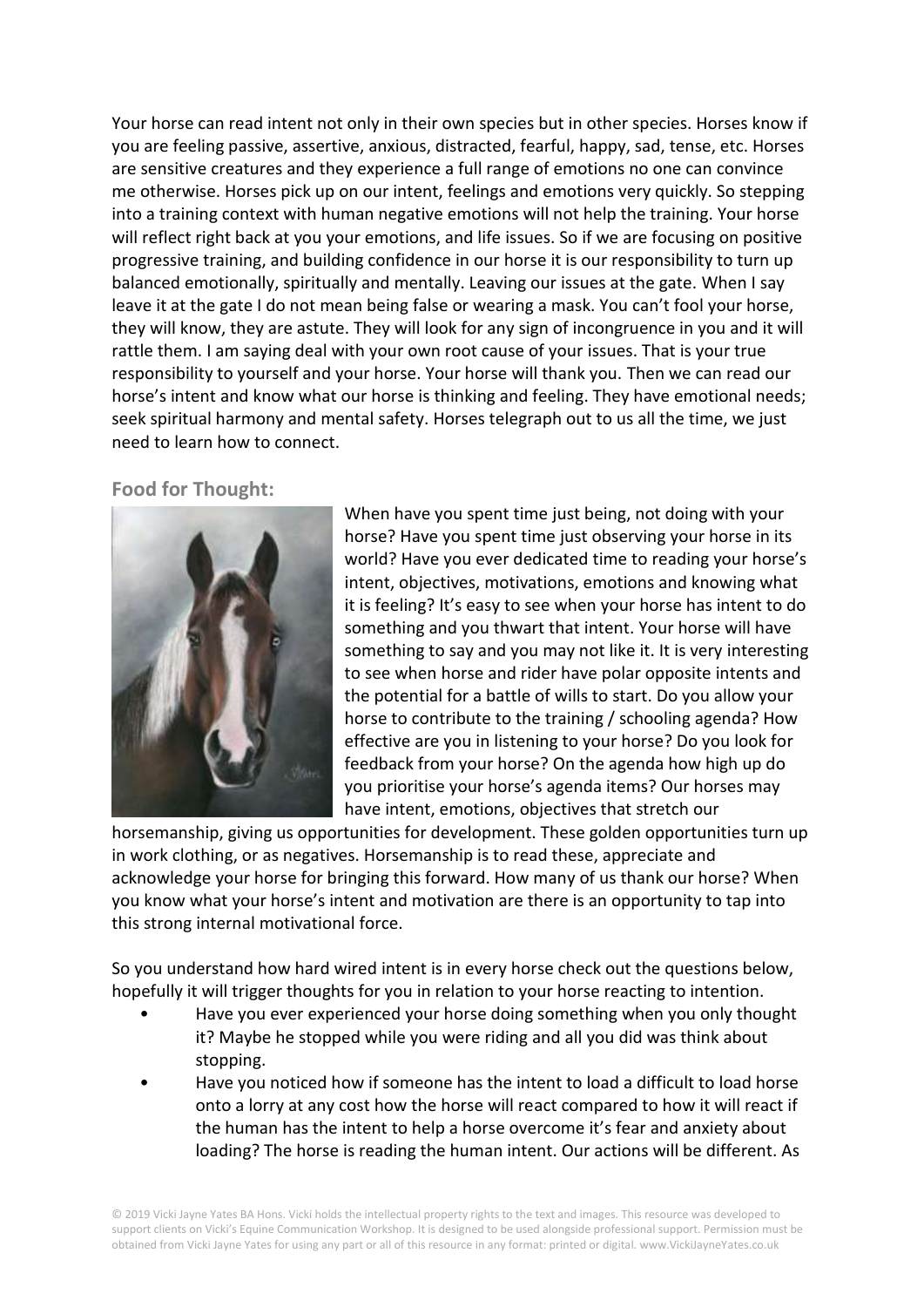intent will determine our actions. It will look different to those who are watching. And the chances are the results will be different too.

- How often have you seen someone try to trick a horse into doing something with no luck? You may get away with it once when the horse's guard is down, for sure though he will be ready for you next time. Horses can read your true intent.
- Have you ever experienced how your horse responds when you change your intent? For example how does your horse react if you change from being passive to assertive?
- Watch a group of horses and how do they react to each other's intent? Have you ever seen a lower ranking horse use his intent to get on and be passive with higher ranking horses? How do higher ranking horses use their intent to communicate with lower ranking horses to assert their leadership? You need to watch for very subtle cues, spend time looking and you will see horses using intent in their communication.

There is a scale of passive to assertive that you also need to tap into when using intent. Do not confuse assertive with aggressive they are very different and poles apart. Aggression has no place in horsemanship. We will look at the difference of passive, assertive, aggressive and manipulative behaviour later.



With intent it can feel like a horses is a mind reader, it can feel like that that when you have a very close bond with a horse as you will also be able to read his intent too. When developed intent in horsemanship is dialogue. It is far more likely that when we think about something / intent we give away very subtle cues that the horse reads. For example science has been able to measure the electrical impulses that travel from our thoughts / intents to the muscle groups we will use to perform the task, so horses maybe feeling this. From my own experiences I know intent plays a very big role in how horses react to situations, learning to tap into this opens up horsemanship to a much more refined level of communication.

There is always a gap between intention and action. While intent is the seed of growth, you must plant the seed, nurture it and action is the water that nourishes the seed.

INTENT reveals desire; ACTION reveals commitment. Intent without dedicated action is simply not enough. Action without a clear intent is a waste. Your actions must reflect your goals in order to achieve true success.

Many people operate at a subconscious level and only see the result of their intentions in their horsemanship. The first step is to become self-aware of your intentions. Tune into intent, yours and your horse's intent. It is a dialogue. This dialogue is horsemanship. It's a conversation between you and your horse. As with all new skills it requires time, learning from a tutor, guidance and practice.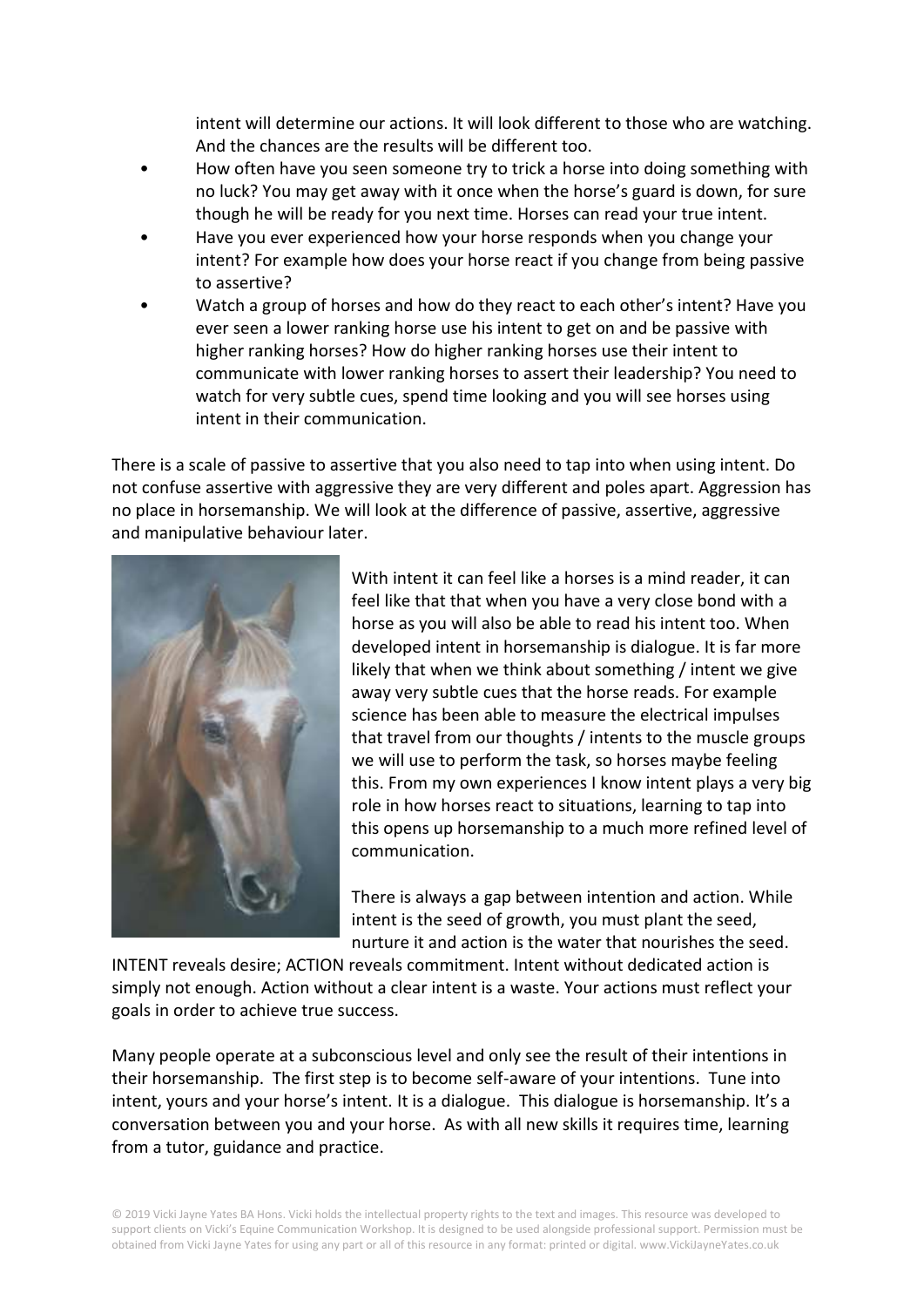#### **Energy**

Now to consider energy in relation to horsemanship, energy is something horses pick up on very quickly, they evolved to read this within the herd to run from predators and when it is safe to relax. With energy, have you ever noticed how excitement is infectious with horses? Have you ever noticed how some people have a calming influence on horses? Not only do horses read equine energy they read our energy. Being aware of your energy and learning to use appropriate energy makes a huge difference. You only have to look across cultures to see how energy is embedded in every-day life: health, religion, martial arts etc…. It is dynamic in all living things. The magical connection with our horse is found in harmony and peace. This starts with centred balanced energy along-side a quiet mind, body and voice before natural horsemanship technique is applied.

So let us think about how to get in touch with our energy. 2 legs or 4 an energy state is a reflection of our emotional state. So if we have a scale of 1 to 10 with 1 being low energy and 10 high energy we can start to get in touch with our energy state moment by moment. What number are you at right now? Mostly people are blissfully unaware of their energy state or what is flavouring it. Your horse too has an energy scale from 1 to 10 that is flavoured by emotions. There is also environmental energy and the energy other people and animals can bring into your world. Did you know you can choose to alter your energy state? Did you know you can use it to communicate with your horse? Did you know you can change the energy state in your horse? And did you know add your energy and your horse's energy it is best it is never more than 10.



Energy in us and our horses is not unlimited. Many things place energy drains upon us. Often we are unaware we simply see the effects. Balance of energy is not just physical it is emotional too. Horses and humans can struggle with energy imbalance. Every living being, human, animal or plant has a life force or life energy flowing inside, around and radiating from it. This energy is known as Ki or Chi (pronounced key and Chee). In order for the human, animal or plant to function well, this energy needs to be balanced and flowing freely around the body. When the body does not seem to work properly, illness is evident, or there is simply a lack of well-being, it is believed this is due to the 'energy' being depleted or not flowing around the body as it should. Many factors can affect the smooth flowing of this energy in horse and/or rider. Our Western life styles can have a negative effect on energy or Ki. Stress, environmental factors such as damp housing, excess cold, excess heat, poor diet, life style choices, alcohol, recreational drugs etc…Many people that I meet are excellent horse people, clearly skilled, yet struggling with their horse. Some find it hard to switch off from their lives packed with fast paced stimuli, heavy responsibilities, never ending to do list, etc….they feel the strong urge to always be doing. You see in their horsemanship they are unaware of the impact their busy energy has on their horse. Others it is the high levels of anxiety and stress from non-equine matters affecting their state of mind and energy, in turn it becomes highly damaging to their equine relationship. There are many blocks people unwittingly bring to their horsemanship. Many have lost touch with simply being, slowing down, doing nothing, relaxing, being calm and finding inner peace. Many riders only see the resulting energy blocks in their horsemanship such as an unbalanced relationship with their horse, lack of communication, poor understanding, mistrust and lack of unison with horse and rider etc… In short a problem they want fixing.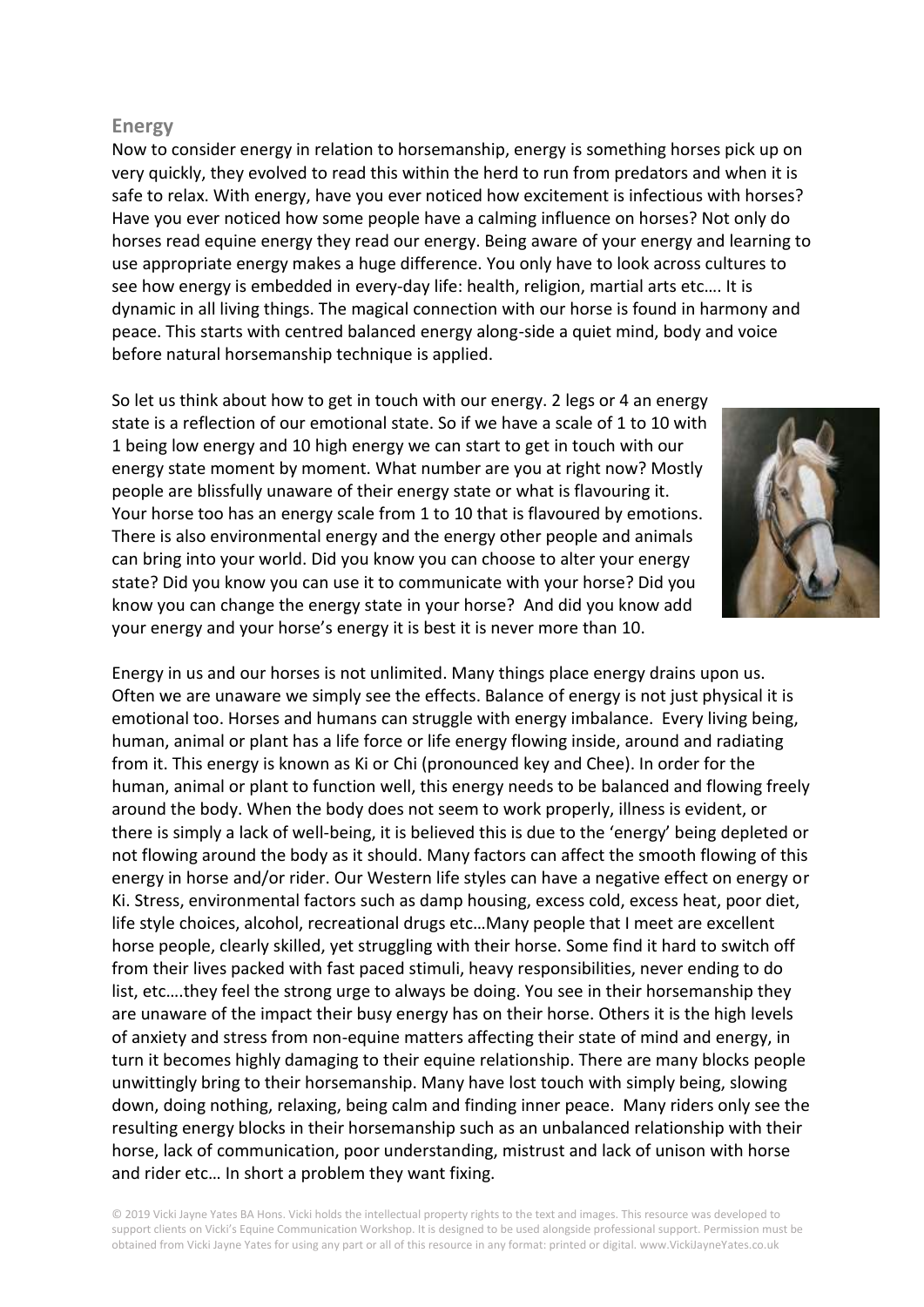When there is energy imbalance or energy block in either horse or human or both it will show up in the horsemanship. Energy balance creates harmony, balance and opens up the magical connection we seek with our horse. My work in horsemanship is about restoring this balance and building a strong relationship between the horse and the human. Many of my clients start at the opposite end of this spectrum with fear, lack of confidence, riding or handling problems, or I am a last resort call. Their journeys are personal and their training bespoke. I do not have a one size fits all approach.

However once balance is achieved I can teach people the refinement of using intent and energy in horsemanship. You can connect and communicate using intent and energy shift and it feels like a magical connection. It is not magic it is real.

To introduce this I send different intents and energies which they can feel down a rope held between us. It is a revelation for them to feel it and understand how infectious and powerful it is to a horse. You can learn how to read, apply, absorb and project energy. It isn't magic. Once you can master using intent and energy in horsemanship you can achieve a very close connection with your horse. You will hear and feel your horse, there becomes a blurred line between you. I am also a Reiki practitioner. In Reiki we work on restoring energy balance. More about Reiki and horsemanship a bit later….

# **How to Get Started to Balance Your Energy**

Horsemanship communication is dialogue, prefixing an appropriate request with intent and energy before eye contact, body language, voice, a soft light physical touch. Given practice touch is often not required. Harmony is what everyone is looking for with their horse and the key to unlocking this and realising potential is for you and your horse to work together with calm relaxed balanced energies.

Here are some tips to help you get started:-

- Live in the moment. Let go of past and future concerns. When not checked they can lead to energy blocks such as anxiety, stress and frustration.
- Practice being patient. Think of all the daily opportunities.
- Use cognitive behavioural techniques to re-shape your thinking and quiet your mind. If your mind is quiet you can provide space to "hear" your horse. Your thoughts are a powerful tool, learn to use them positively.
- Each day give yourself a quiet and peaceful time.
- Let go of the need to prove yourself to others.
- Stop focusing on the imperfections, flaws, or what needs fixing.
- Stop blaming yourself, others, or your horse and cut yourself some slack.
- Lighten up and learn to have fun.
- Redefine your equine meaningful accomplishments. Remind yourself it is only your horse's opinion that matters.

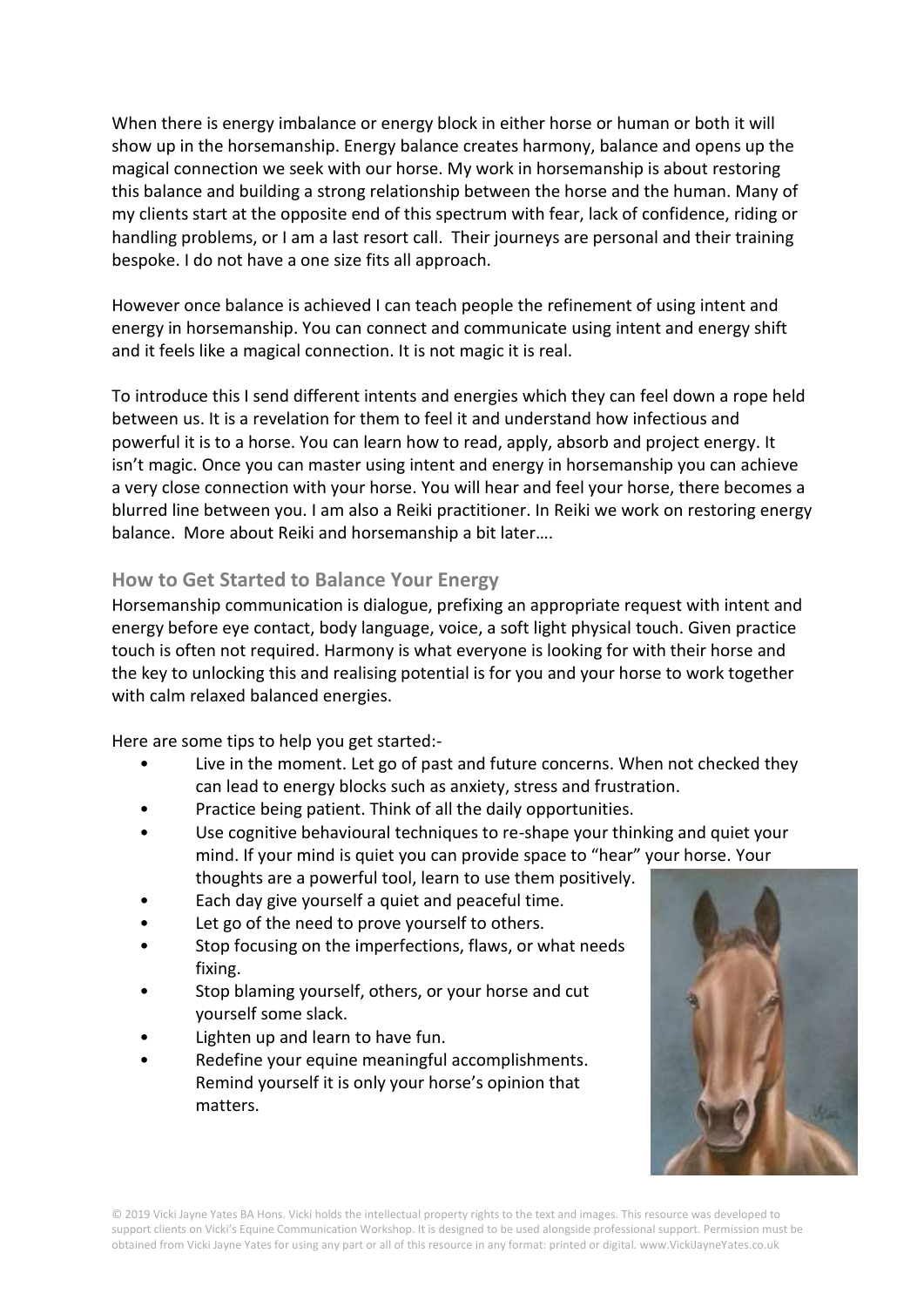**Here is another exercise - Learn by watching horses and how they react.** Observe their energy levels and their body language. When you can read energy within horses you are half way to being able to use it in training. The other half of the picture is learning about your own energy levels and how to use body language that horses understand. So being self-aware of your energy and learn how to change it then you can learn how to use it with horses.

With all skills it requires regular, purposeful and planned practice. You perfect what you practice. Learn how to actively practice a calm balanced energy and a peaceful mind. Notice how horsemanship can be transformed but other areas of your life will benefit too.

#### **Breathing Patterns**



Emotions, thoughts and feelings shape intent, that then effect energy state. The next layer is breathing. An emotion and energy state will be visible and noticeable in our breathing patterns. And it is honest because breathing is an involuntary response, it is subconscious. It tells us a lot about our emotional state. It is the same for the horse. 2 legs or 4 when we are relaxed we breathe softly and slowly. Anxious, tense, fearful we will grab the air and shallow breathe rapidly. Horses are hardwired to read breathing patterns within their herd, it is their language. It will change due to emotions and

energy state. It is part of how your horse communicates and sometimes it happens before it moves, gives a body language gesture or changes facial expression. It is closely connected to emotions, intent, energy and body language. They will also be aware of how you breathe. Hence why I selected a breathing exercise early on, so you could centre yourself. Did you know your horse can feel you breathe when you ride, they can sense your breathing from a distance? It really matters in equine communication to become aware of what we are communicating to our horse when we breathe. We use core breathing to communicate with horses. So it matters to notice how our horse breathes, as it is part of how they communicate. So the breathing becomes dialogue between horse and human. It is a beautiful exchange that when practiced you can communicate with your horse, and it is invisible unless it is a cold day. Did you know by thinking slow, having the intent to slow in yourself, lowering your energy to 1 or 2 and breathing slowly your horse will "hear" and slow down? Without a word said or body language gestures or pressure or equipment? It is their language, and is hardwired into their DNA. When I teach people how to use intent, energy, and breathing it transforms their communication. Remember communication is dialogue….so what is the horse "saying" with its intent, energy and breathing pattern? Have you spent time tuning in to your horse breathing? What would happen if you pick a nice still day, quiet no one to disturb you and spend time with your horse slowly breathing? Still quiet peaceful time….see if something happens that feels different?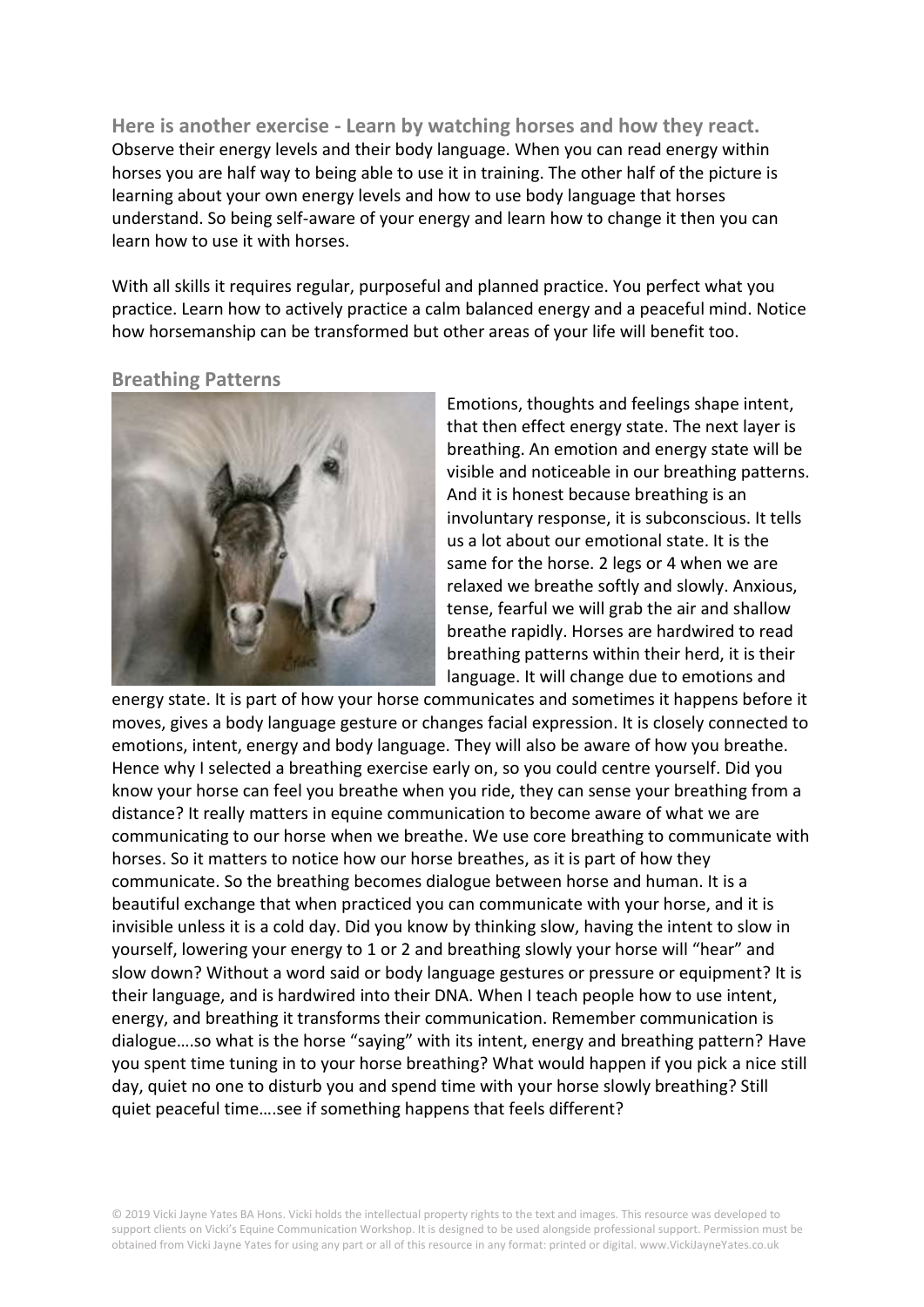#### **Body Language**

2 legs or 4 we use body language in our communication. Body language includes gestures, facial expressions, body postures, body movements, eye movements, and how we interact in our environments. No matter the species researchers have found that body language accounts for a high percentage of the information transmitted during communication. Because body language is subconscious, when what we are told doesn't match the body language there is an incongruence and we get a gut feeling that something isn't right.

So let us first reflect on our horse, it has emotions, feelings thoughts that shape intent, and in turn energy and breathing pattern and then body language. So we need to be aware of the layers behind body language to truly understand our horse's communication. Just as one word can have several meanings so can a body language gesture. What gives a word meaning is how it is used in a sentence. The same applies to a body language gesture, it is how it is placed with feelings, emotions, thoughts, intent, energy and breathing patterns and other gestures.

We can learn to read body language in our horse and step into their language. Horses are great at reading our body language too. Lots of horsemanship approaches use this to create a shared language.

#### **The Eyes are the Windows to The Soul**



2 legs or 4 our eyes don't lie, because they're the most sincere part of the face. Our eyes and the muscles around our eyes the messages we send are subconscious. The eyes are very expressive, in the horse and can tell us a lot about how our horse is feeling. Their eyes can convey a wide range of feelings: happiness, sadness, anger, trust or distrust, attentiveness, security, contentment, fear, etc. A worried horse will have wrinkles above his eyes. A fearful horse will have wrinkles and tension with his eyes pulled wide open often with the whites of the eyes visible. A relaxed horse will have soft relaxed muscles around his eyes. A horse that is shut down in learnt helplessness will have a blank eye. A happy horse will have bright attentive eyes. An attentive horse will give you a penetrating gaze. Sadness, the

eyes will have wrinkles above the eye and maybe slightly closed. Anger, the horse will arch it's upper eye lids and the gaze will he completely serious. A soft blinking eye is thinking. A wide open unblinking eye is worried. A half closed soft eye, sleepy or relaxed. However I remind you that one eye gesture alone, like one word alone can have more than one meaning. The meaning for a word makes sense in a sentence. So we must look at more than the eyes, intent, energy, breathing patterns and other body language gestures.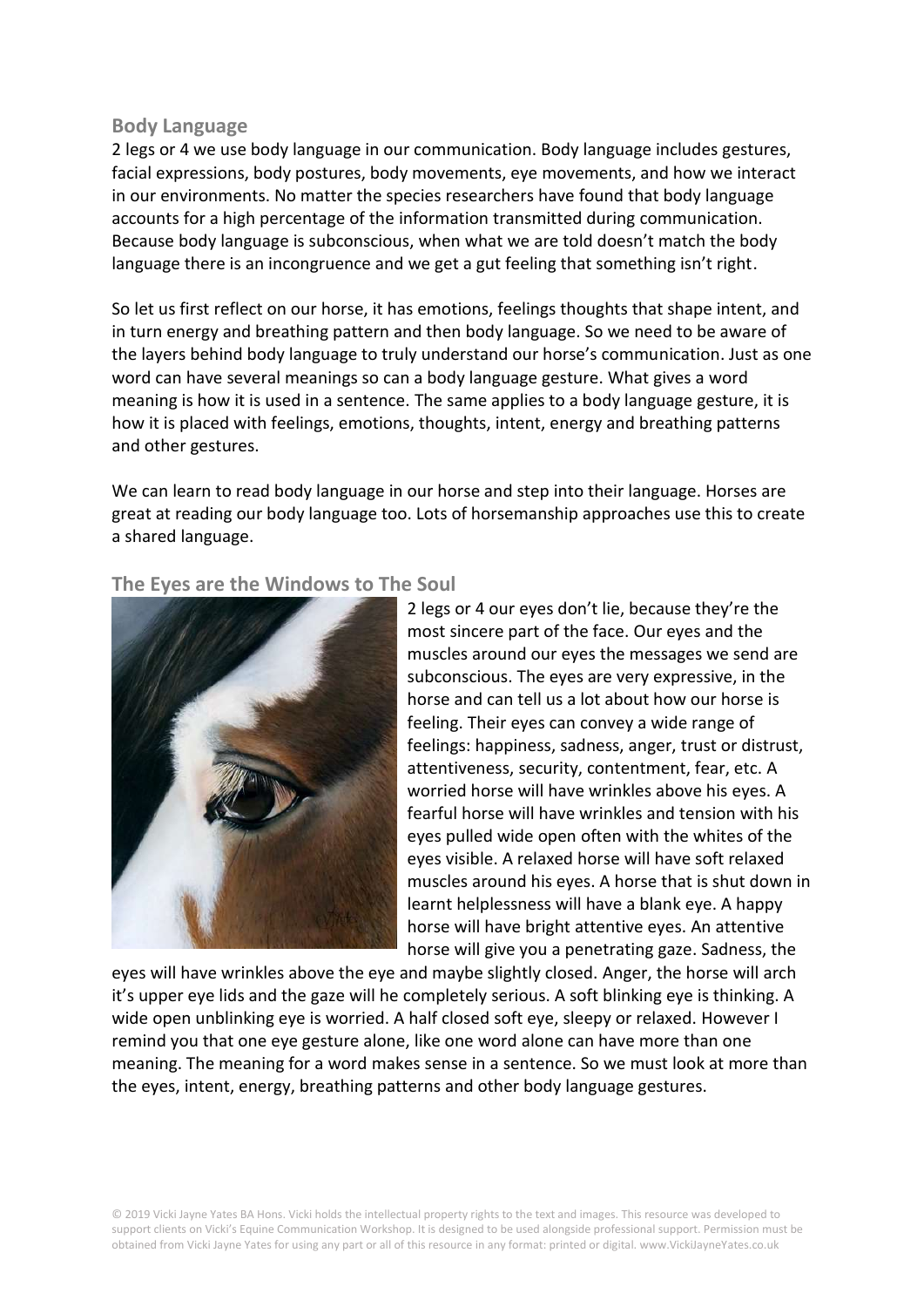# **The Face and Ears**



Just like humans, horses can and do make facial expressions to communicate with other equines and to us. Horses can make 17 facial movements and humans about 10 more. Some facial expressions and gestures have been linked to messages. Horses are great at reading our facial expressions too. Remember one gesture alone can mean many different things, so we are mindful to include intent, energy, breathing patterns and other body language gestures.

Here are just a few examples:

**The Foal Face:** When a horse pulls the corner of his mouth upwards and mouths, it is a gesture foals are seen to do in order to appease other horses. I call it the foal face, and one horses continue to use throughout their lifetime in social etiquette with each other as an appeasement or submissive gesture.

**Pinned Ears:** When a horse pins its' ears back it is usually a sign the horse is not happy. It could be feeling angry, aggressive, frustrated or upset. It is a clear warning.

**Swivelling Ears:** If you horse is getting unsure, worried or anxious all his senses will switch up a gear and swivelling ears are a good indication your horse is trying to locate the source of something that maybe a cause for concern. This is often alongside widened nostrils as horses take in information via scent too.

**Soft Relaxed Ears:** Are a good sign of a relaxed content horse.

**Pricked Ears:** A horse will use its' ears to focus its' attention. Often a horse will have one ear turned in your direction giving you attention and maybe the other pricked in another direction with attention on something the other side.

**Tightened Mouth and Jaw:** A mildly angry, worried, fearful, tense or anxious horse will tense its' jaw muscles and its' mouth. And even stop the flow of saliva and become dry mouthed. And once the tension has past and relaxation resumes you will often see licking and chewing. This is because the saliva flow resumes and the tension has released from the horses' jaw muscles.

**Wrinkled Muzzle:** can be an indication the horse is nervous or worried, if coupled with flared nostrils and a wrinkled eye it can be an indication of physical or emotional discomfort or pain.

**Tightened Lips and Teeth Exposed:** A horse that also has an angry eye could be giving you warning and if ignored could lead to aggressive behaviour. Nostrils sometimes appear elongated, it is definitely a message to watch out.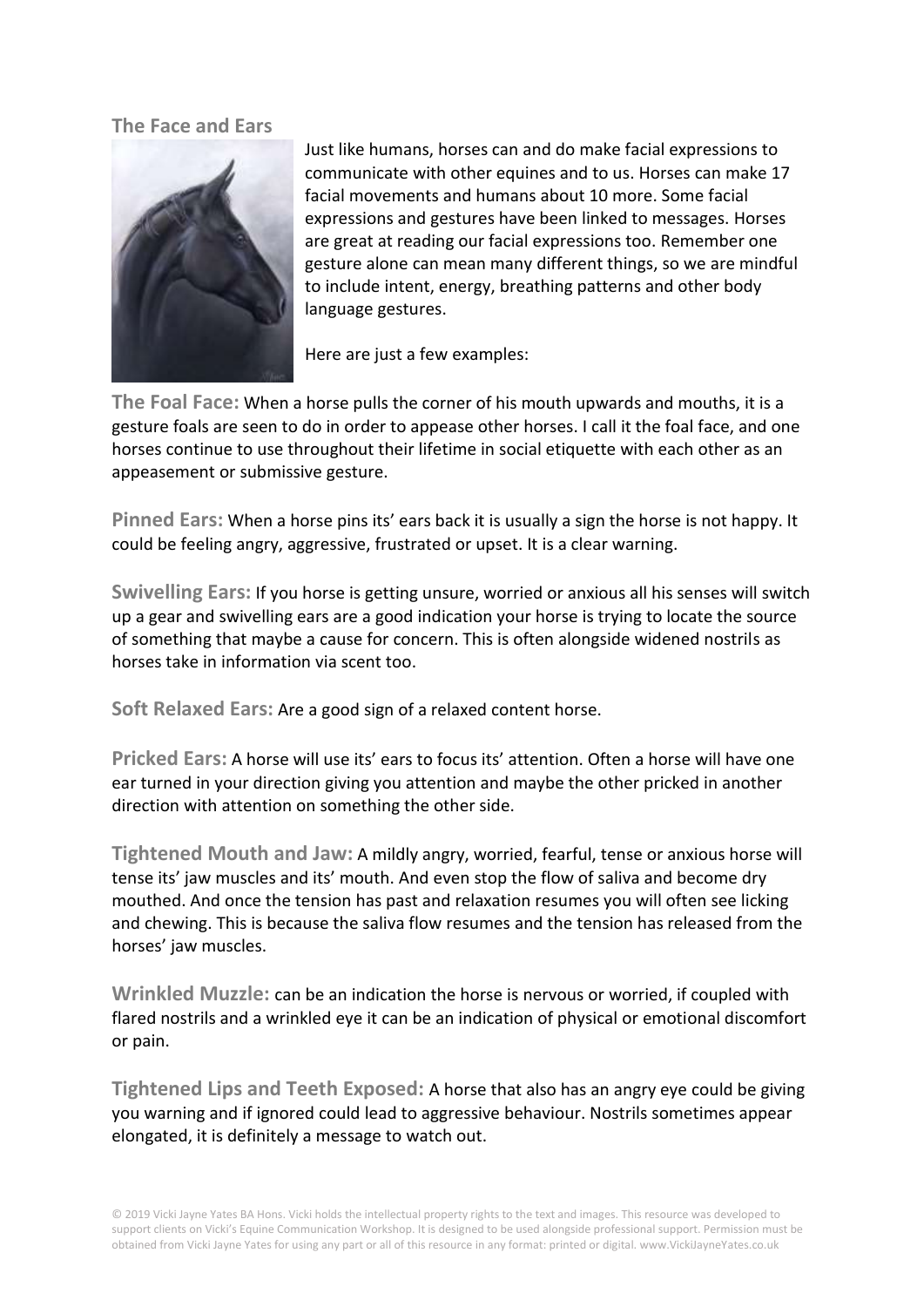**Extended Wiggling Nose:** The horse has a very expressive nose, scratch your horse on his favourite sweet spots and watch how your horse will extend his nose and wiggle it in bliss. Your horse may also do this to ask for treats, or to gently nudge and search your pockets.

**Nostril Wrinkling or Pulling up a Nostril or Both:** A sure sign of mild annoyance, or frustration, or irritation, discomfort or pain. If it is alongside the ears back it is giving you a warning and is a mild threat.

**Soft Relaxed Jaw and Lip:** When a horse is relaxed he may well drop his lower lip (I call it a polo pouch, just enough room to pop in a few treats into the loose soft lip). It could also mean a horse is tired, or bored. However if you see a drooping lip and saggy mouth coupled with flared nostrils and wrinkled eyes it could be pain or discomfort.

**Flehmen:** When a horse smells something it will raise its' head and curl its' top lip. It is pulling the scent into a structure into the nose to analyse the smell. Horses communicate via scent so this gesture is about decoding messages in scent particles.

**Pinched Nostrils:** Horses that are in discomfort, be it physical or emotional will often have a pinched look round their nostrils. A pain face will also have a pinched look and wrinkles round the eyes and a tighten jaw. The ears may also have a tight or fixed look.

**Yawning:** Horses don't dress things up for us. If you see your horse yawning it is most likely tired either physically or mentally. If you are working with a horse, teaching it something new, it can get mentally tired. So if your horse starts yawning, you are done for the day.



There are lots of combinations of how a horse uses its' eyes, ears, nostrils, mouth, and facial muscles to communicate. I have only listed a few combinations. The more you study your horse the more you will see how the emotional state arrives in the horse's facial expression. And remember your horse is very skilled at reading your facial expressions and body language gestures. Often we try to hide our emotional state and our body language gives us away and the incongruence rattles the horse. Interesting that within our own species we pick up vibes when interacting with others that something doesn't feel right. Nothing bad was said, but your gut feeling is telling you something doesn't add up. What is going on at a subconscious level is you are picking up the messages from the intent, energy, breathing and body language. The incongruence rattles us too. The good news is horses are very authentic and appreciate us engaging with them authentically.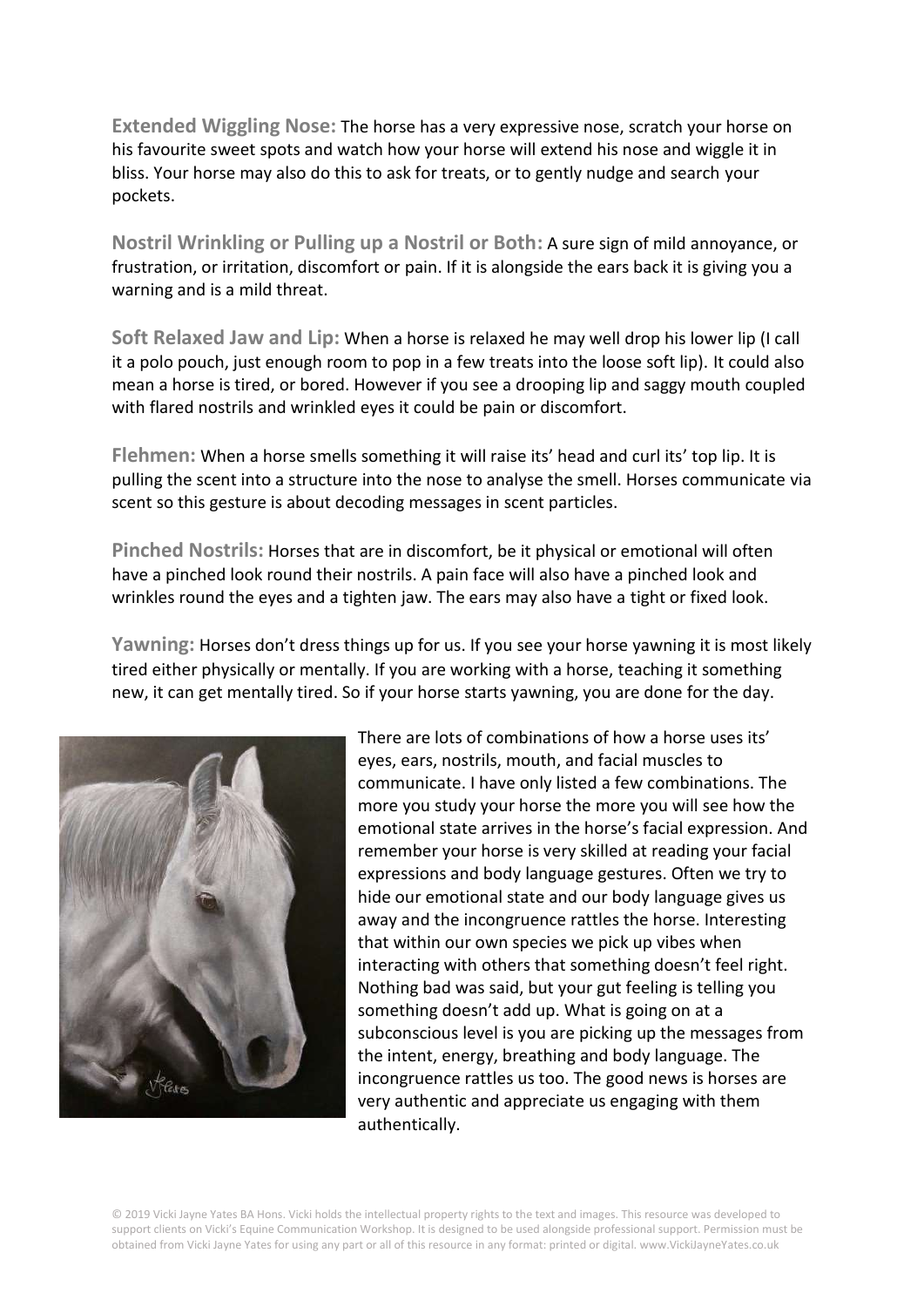#### **Body Language**

2 legs or 4 body language makes up a big part of our communication. Within our own species you cannot beat face to face in person communication. As so much meaning is in what we read from another's body language. Horses use many body language gestures too to communicate with each other and to us, if we are observant enough. Again I remind you that just as one word can have several meanings, it is how it is used in a sentence that gives it meaning, so too one body language gesture alone can have more than one meaning.

**Muscle Tension:** If we look at a horse and note how the muscles look and feel. A relaxed, content, happy, pain free horse will have soft muscles and no tension. A horse that is either in physical



discomfort or pain, or is emotionally worried, stress or anxious will carry this information in its' muscles as tension. It is there to see when the horse is static and in motion. A horse will read your muscle tension, so think about where you carry muscle tension and why.

Now let us look at how horses use certain parts of their bodies to communicate.

**The Tail:** A beautiful tail has so many uses for a horse. And it can tell you a great deal about your horse. A content, relaxed horse will have a tail that is relaxed that moves in rhythm with the horse. So pay attention when it is used to do more than flick away flies. It will be no accident if a horse swats you with his tail, they have very good spatial awareness. For example horses use their tail to communicate to other horses to keep their distance. Think about if you have been out riding and your horse gets too close to the one in front. The horse in front will swish his tail in an upward direction, to tell the other horse to back off. They can use it to pair bond gently flicking flies off each other. They can use it like a flag lifted, when excited, feeling playful, or if surprized or alarmed. An angry, annoyed, frustrated or irritated horse will tail swish or use it as a lash….you will have been warned. A clamped or flattened tail is a sign of fear, anxiety, tension, fear or apprehension.

**Head and Neck:** The height and tension in the head and neck carriage of a horse can be useful to note when reading equine communication. High: your horse maybe trying to see something at a distance, check out the energy and tension and facial expression as it is also a good indication the horse maybe worried, anxious, fearful or just alert and assessing the environment. Low: the horse is most likely relaxed, content and accepting, however also check energy, tension and facial expression as it could be shut down, learnt helplessness, exhaustion, depressed and stressed. Level: The horse could be in a neutral and focused state, again check against intent, energy, breathing patterns, and other body language gestures. As some horses will lock up their neck muscles and with the head level or slightly lower brace to go where they want to go. Head turned or tipped to one side: Often horses will try to turn away with their head if they are trying to communicate the situation is stressful, or are looking to calm a situation. Others will tip their head to one side when stressed, often with their jaws crossed or mouthing gestures. Head weaving and crib biting are a result of prolonged stress.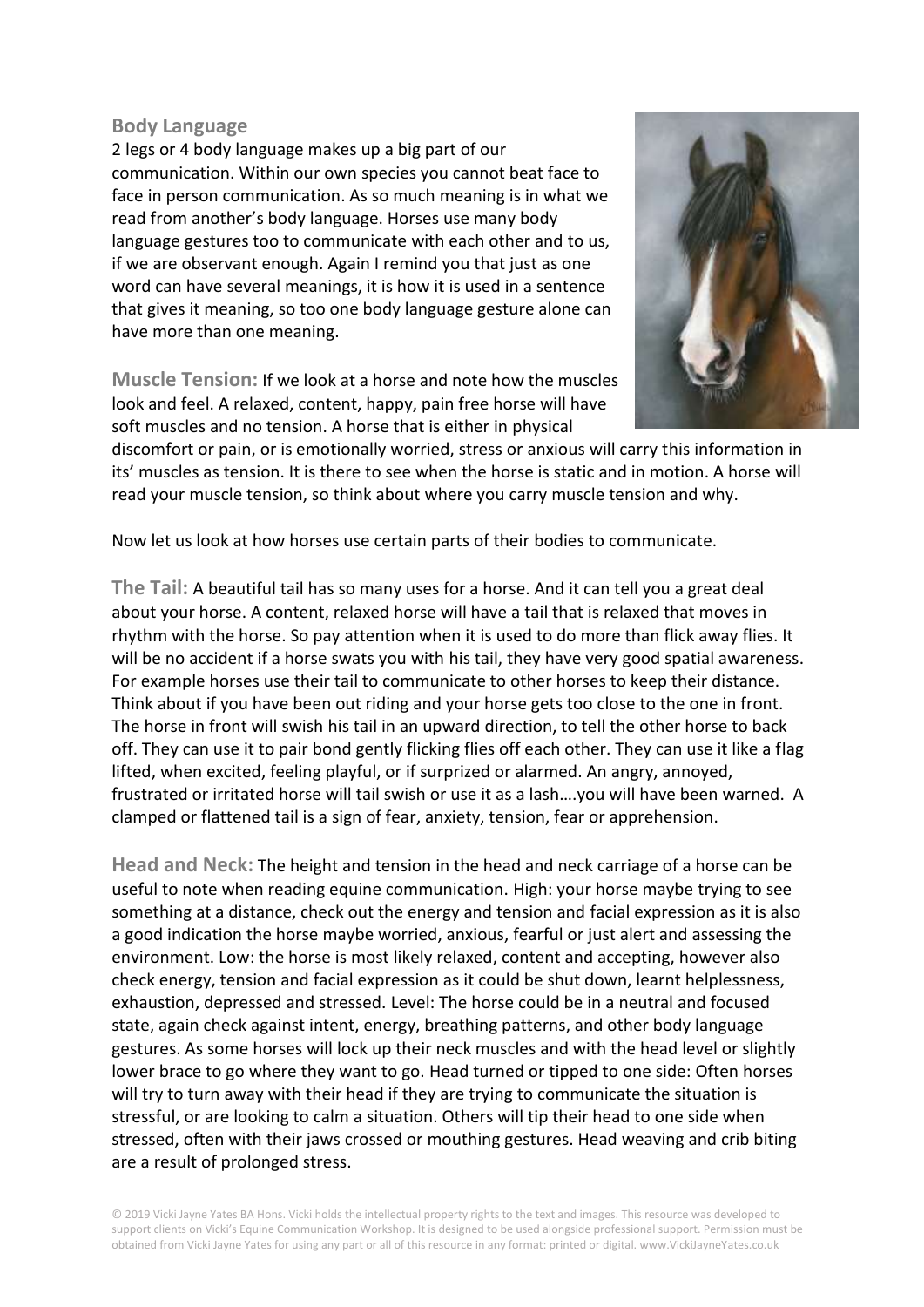**Shoulders, Barrel of Body and Quarters:** The way a horse is using its body can tell



you a great deal. Muscle tension in these areas should be noted a relaxed, calm and happy horse will have soft muscles. A worried, stressed, fretful horse will tense his muscles. A horse in pain will flinch or be tense or have uneven muscle development. If a horse presents his quarters to you and has tension in his muscles and his facial expressions show fear, anxiety, stress or anger this is a strong warning not to be ignored. The rhythm of how a horse uses his body should be noted: a relaxed horse the shoulders, barrel and quarters will gently swing and sway as the horse moves. Any tension or bracing or uneven rhythm during movement is either an indication of discomfort, pain or emotional distress.

**Legs and Movement:** Watch how horses move, you can learn a great deal. Horses watch each other carefully and us. And movement and the interplay of who moves who is part of their language. It is often very subtle and easy for us to miss. For sure your horse doesn't miss the information about this. Watch how two horses ask permission to enter each other's space to mutual groom. Watch how a higher ranking horse moves a lower ranking horse. Do we observe herd language when approaching a horse? Do we have permission to share space? How does our horse feel about us entering his space? Let alone do we have permission to touch? Can the horse move it's human without the human realising? And did you know your horse will be taking in information about how you use your feet? Your state of mind can be read in how you move. For example a calm relaxed human will walk in a relaxed way, and a tense anxious human will be hurried.

**Dancing Around:** Nervous, excited, frightened, tense horses will need to move their feet. Thwart this and the anxiety is likely to rise. For some horses the urge to move their feet is so strong we must be able to allow this behaviour so the horse can calm and start to think.

**Hind Hoof Resting:** A relaxed snoozing horse may well cock a hip and rest a hind hoof, so we look at the other body language gestures for confirmation. If the other body language gestures and breathing patterns, energy and intent is different the horse may be not happy about something and the hoof that appears to be resting may in fact be ready to take a step and go, maybe even at speed.

**Hind Leg Lifted:** It is essential to really know what the rest of the communication is saying, intent energy, breathing other body language as it could mean the horse feels he has to defend himself, it could be a warning to stay away, especially if the quarters are swung towards you. Or the horse could be in pain or discomfort.

**Pawing:** A frustrated, annoyed horse may well paw the ground or dig. Again the one gesture can have several meanings as it could also be an indication of pain or colic or it can be a learnt behaviour in response to an anticipated reward such as food arriving.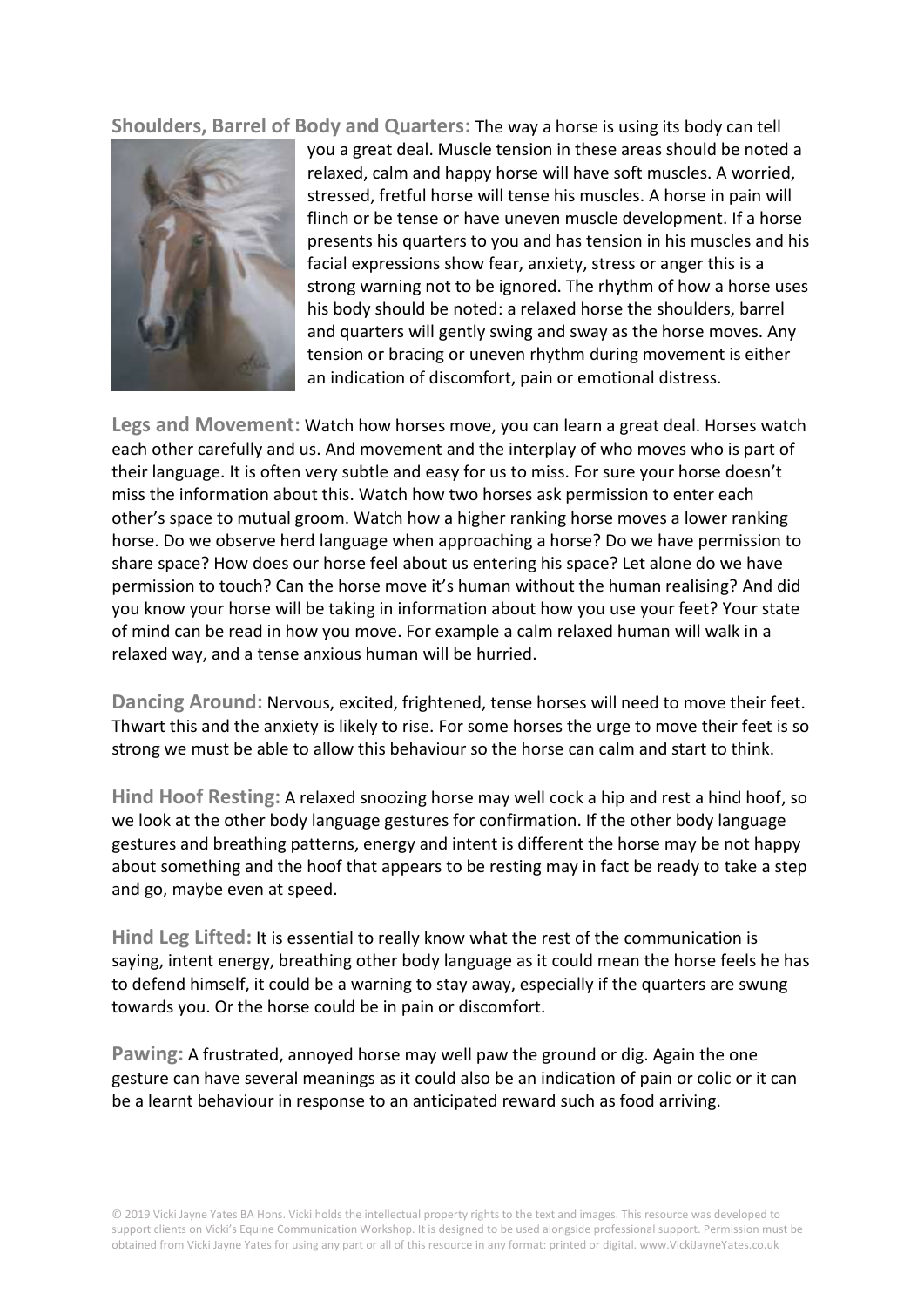**Legs Alert but Stationary:** Sometimes this is attentive, thinking, assessing a situation, the tension will be a good indication if the horse is preparing to take flight from something it perceives as scary.

**Foot Stamping:** Horses find flies annoying, and horse will stamp to rid themselves of flies. However they may also foot stamp due feeling irritated and annoyed, check out the intent, energy, breathing pattern and other body language as that will give you the full meaning.

**Striking Out:** A horse that is anxious, angry, or is giving a warning, or wants to threaten, or is preparing to fight may well strike out with a front hoof or both hooves. You will often see this behaviour when 2 horses first meet, they will sniff, squeal and strike out but never with the intent to make contact with each other, as a warning about boundary space. Herd etiquette and boundary crossed may see escalation. However mostly horses settle things without escalation.

**Feet and Legs:** These are precious to the horse and it takes great trust for a horse to let us pick up and handle his hooves and legs. A good ethical approach to permissive handling of their hooves and legs is a must.

#### **Vocal:**

Horses do use vocal signals in their communication. However compared to intent, energy, breathing patterns and body language it is not used as much. However one we must sit up and take note. As horses are excellent at understanding our vocal language, it is humbling when you consider the capacity of the amount of our words and sounds a horse can learn that have a meaning.



Here are just a few examples of vocal signals horses use:

**Breathing Patterns:** We have already discussed this in this resource. However a reminder that horses read and use it in their communication. Breathing can change in a split second and reflect the emotional state of a horse. I can be almost silent to a distinctly heard breathing pattern. All have meanings. And once you learn how to use core breathing you can start to communicate with your horse in the most amazing and gentle way. Breathing is something our horses tune into instinctually and they note how we breathe.

**Neigh:** Even a neigh can have differences. Some are soft and gentle, some almost ear piecing. The meaning will depend on the emotion, intent, energy, breathing patterns before and after the neigh and body language behind the neigh. A happy low energy neigh can be a greeting or one of recognition. A horse that has separation anxiety will have emotions of being upset or distressed, high energy, grabbing air when breathing, tense body, often pacing or sweating and the neigh will sound completely different. I remind you that just as one word can have many meanings and the sentence it sits in gives the meaning, so too does a neigh have many meanings look for the rest of the sentence.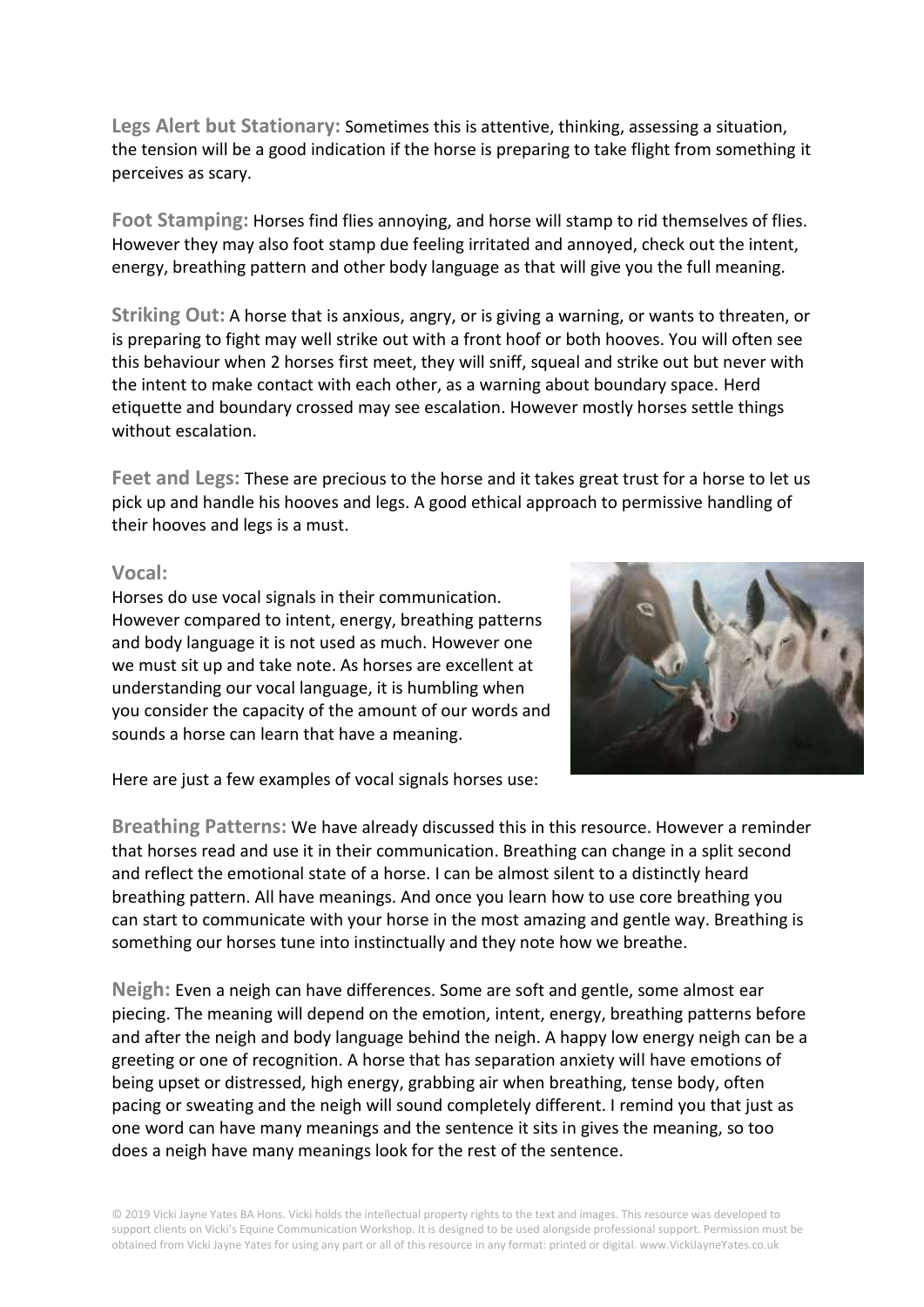**Nickering:** Can have many meanings and here we have to factor in the relationship the horse has with who it is nickering to. If a horse nickers to us it is likely one of a friendship greeting, or an expectation we will arrive with a tasty treat. Horse's nicker to each other and it can be a friendship greeting. However stallions use it in courtship to a mare. A mare will maternally nicker to her foal.



**Squealing:** Mostly done in excitement, or when meeting a new member of the herd. Usually when 2 horses are in very close contact with each other. It can be sexual.

**Snorting:** There are many different types of snorting a horse can do. Again it is about looking at the emotions, intent, energy, breathing patterns before and after the snort and body language. A deep high energy snort is an alarm call, the horse will often be tense, high head carriage, eyes wide open and facial expression tight. A snort can be a challenge to another horse, the intent will show the emotion and the energy will be raised, the horse will body posture to the other horse and often stamp or paw the ground. Some horses will snort out of excitement, during play, their intent will be playful, their energy up, their body language will be one of play, often dancing head tossing, prancing. Soft snorting or can be thought of as nose blowing or clearing to clear their airways. Check to see if the emotions and energy are relaxed and happy then you will know all is well. Some snort to remove dust or pollen and may rub their nose on their legs. If a horse has been exposed to a stressful situation he may well not only lick and chew he may well snort too.

**Screams and Roars:** This is when a horse is in an extreme emotional state, anxiety, rage, fear. It is distress. The horse will be very agitated. They are not safe to handle in this state, and if ever you are faced with a horse that screams or roars at you it is not safe to try to interact with the horse. You could get hurt.

**Grunting:** Horse will grunt for many reasons so it is worth reminding yourself to look for the meaning in the emotion, intent, energy, breathing pattern and body language. A grunt is often when a horse is physically exerting himself at his limit, it is a big effort, maybe too much? Horses may grunt if they are engaged in challenging each other or fighting. It can also be a signal of discomfort and pain.

**A Blowing Noise:** When a horse moves, especially when cantering you will hear the breathing pattern as a noise, it should be rhythmic. This happens because as the horse canters his intestines move about and push on the diaphragm and the breathing changes so you can hear the exhale. If a horse canters and is shallow breathing because it is tense you will not hear this.

**Sniffing to Smell:** The language of the horse uses scent. A horse may well want to sniff you. That is ok. It is one way they connect with one another. It is often a greeting, if you like a hand shake. You will see horses sniffing noses. Horses love to smell people, objects, and food it is part of how they gather information to evaluate and determine if things are safe, good or bad.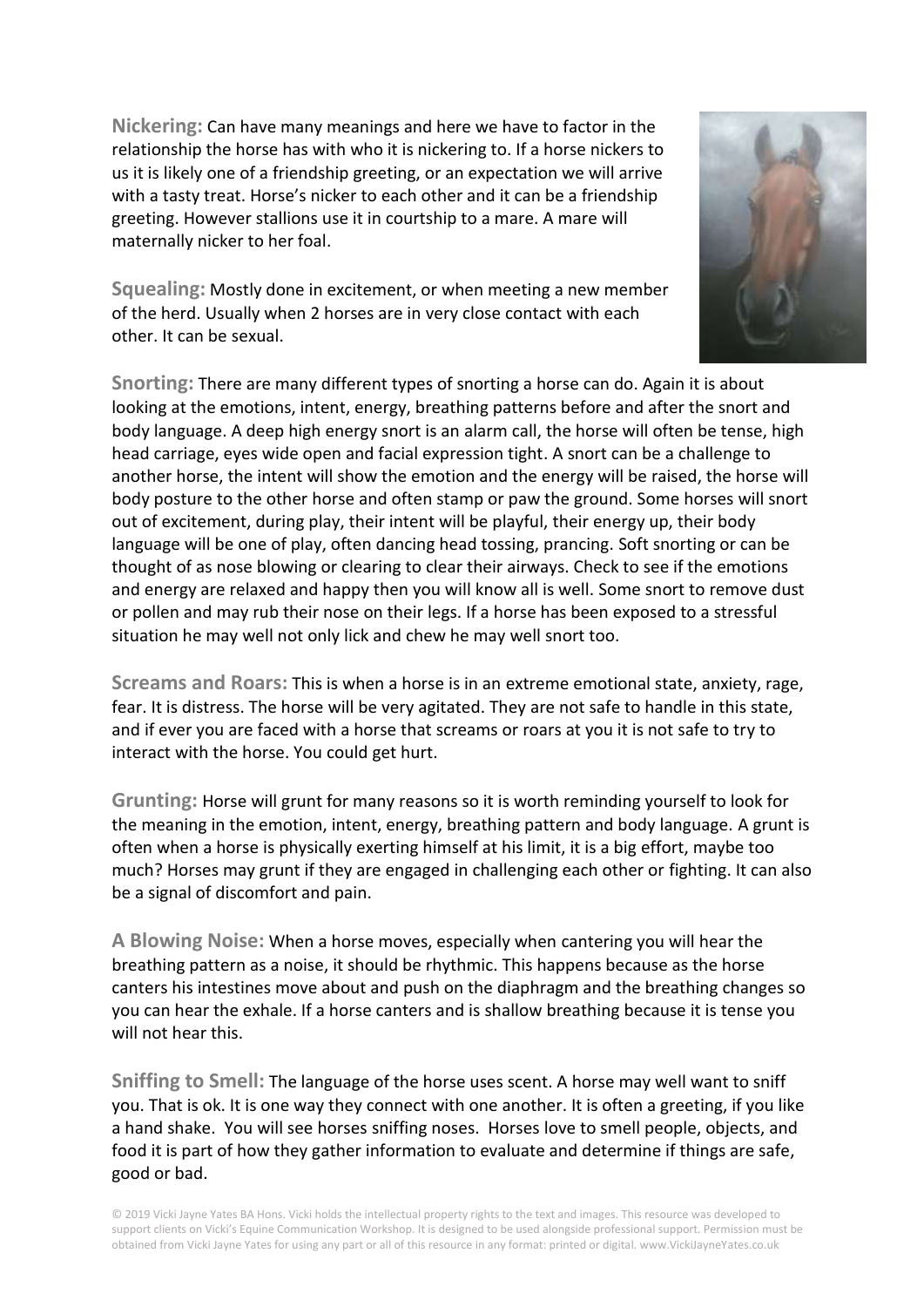**Touch:** In communication humans and equines use touch in their own languages. And we use touch in a shared language of horsemanship. Touch for aids and cues for requests from equipment and our bodies. Horses are far more sensitive to touch than we are. They can feel a fly land on their skin. They are also into pressure animals. For example horses don't pull carts they push into the harness. Horses will lean into pressure. If we consider how we feel about touch within our own species when we communicate with other humans. It is mostly only with those we share a close connection with and trust. If a stranger was to touch us we would be at best uncomfortable or feel it was inappropriate and in extreme we could feel abused. Horses also have rules and etiquette around touching each other. Watch how 2 equine friends will share time mutual grooming. For certain they would not allow an unknown horse to mutual groom until a friendship was established. So if we reflect on this how uncomfortable must it be for some horses



where humans who have no relationship with the horse expect to be able to walk up and touch the horse. Do we seek permission? Do we have a right? And people wonder why the horse gets grumpy? Some horses don't mind others do. Sadly the ones that don't like it often get labelled. Often in the equine world touch is the level people work at with horses in their training. When you consider all the other ways of communicating it seems to me to be a bit strange if the training is mostly pressure release and not much else. Sad too that pressure is often way too harsh. Tack acts as an amplifier to our pressure requests, the harsher the tack the louder it shouts. And the tack that doesn't instantly release to neutral at best makes training fudgy and at worst will feed the need to move into the pressure and the horse will brace and fix.

If you tune into emotions, intent, energy, core breathing, body language and rhythm training is possible to be done with very little touch and when needed the softest suggestion. There are ways we can use touch in a very positive way when communicating with our horse. Horses love sweet spot scratches, and once you can find a touch your horse finds pleasurable you have a way in to pair bond and use it as a reward.

How horses use touch is interesting: The whiskers on their muzzle, lips and nose are part of their touch information gathering, so should never be cut off. They use it to test out their environment way before using their lips or nose. A horse will never risk his feet on an unknown surface without checking it out and the first contact will be with the whiskers, then the lips, and nose. So teaching your horse a cue to target touch is so useful to help your horse understand it is ok to check out unknown objects.

**Taste and Tasty Treats:** The horse loves to explore new tastes, sadly most live in environments that don't provide opportunities to explore tasting the many different types of food they would find in the wild. And horses use taste in their communication licking to test for chemical messages. Horses are very motivated by high value rewards so clicker training / positive reinforcement is a fantastic ethical way to engage in a shared language of communication with equines.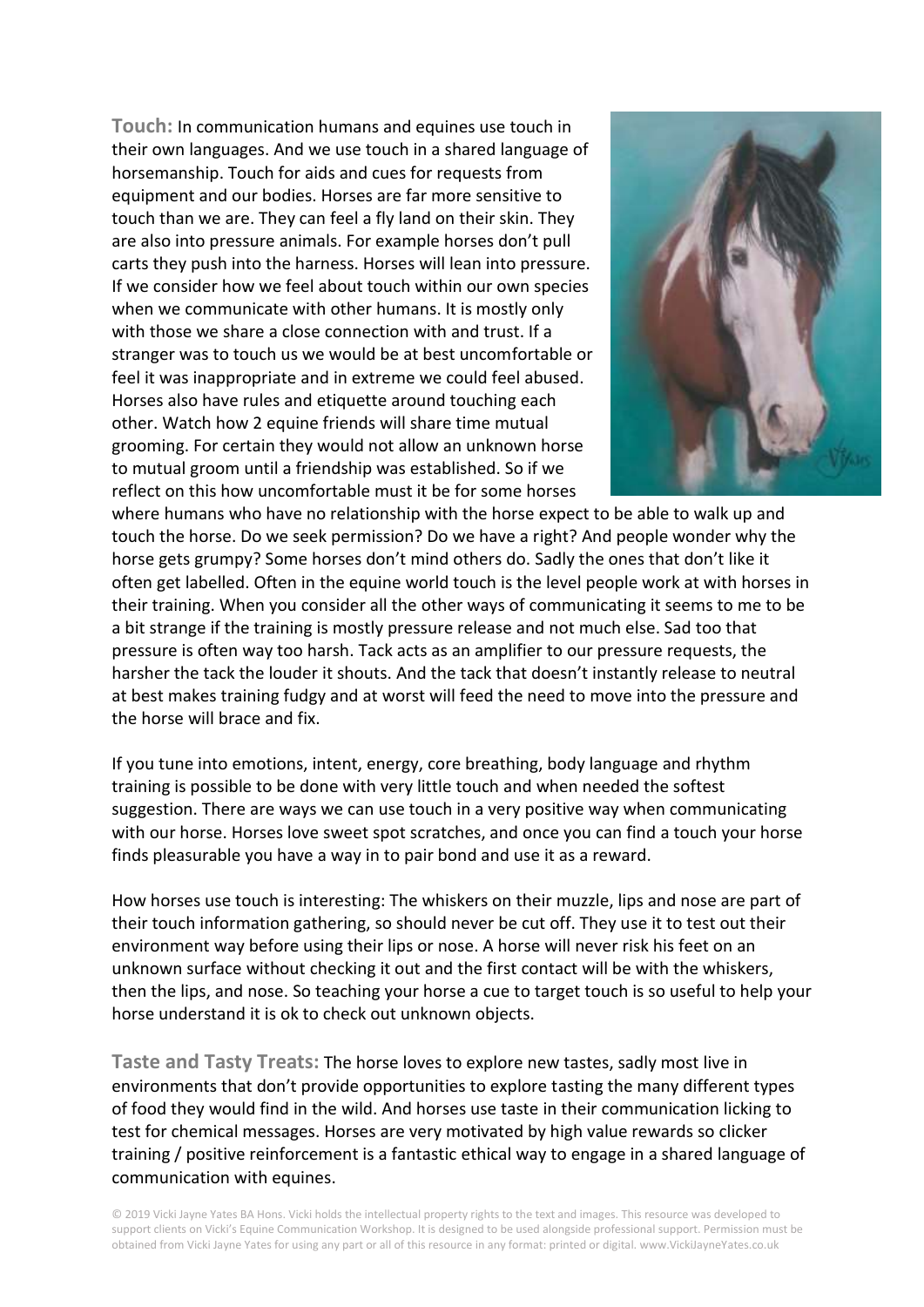**Salient Points, Recap and Key Messages:**

- Good communication is about us being a good listener and being observant. Ethical horsemanship is honest open dialogue not monologue.
- Silent and listen have the same letters.
- Horsemanship is a partnership between 2 emotional sentient souls.
- 2 legs or 4 emotions shape intent. Which is the seed for action or inaction.
- Become more aware of your own feelings and emotions, and learn to control and shape your thoughts.
- Be authentic, trying to mask your true feelings will cause incongruity and rattle your horse.
- Energy is a reflection of emotion and intent and can change in a split second.
- You will "hear" more if you have a still calm centred energy.
- Learn how to have centred energy and how to read use energy in communication and it opens up a new world of refined communication with your horse.
- As crazy as it sounds, breathe. Breathing patterns matter in horsemanship in refinement of communication. Become aware of how you breathe, practice core breathing. Become aware of how your horse breathes.
- Rhythm, everything has a rhythm, heart beats, and the seasons, how we walk and talk, how our horse moves….become observant on the rhythms around you. Horses read our rhythm it's their language.
- Body Language, the whole horse is talking to you, tension, expression, gestures, postures, etc.
- Vocal, we are a vocal species, horses not so much. Become more aware of what vocal cues and language you use, your horse understands far more than you think. Listen when your horse is vocal.
- Touch, the one we all should aspire to use the softest suggestion, using equipment that provides instant release to neutral. A horse can feel a fly land on his skin, so think about how little we could use.
- Taste, tap into using food rewards in positive reinforcement and you will have a wonderful tool to use in your horsemanship.
- By being alert to your horse's facial, vocal and body language signals, understanding and communicating with your horse will take on new and effective dimensions.
- Horse's telegraph out to us all the time, learning to "hear" them and engage with them in dialogue is refinement of horsemanship. It will improve the relationship with you and your horse. You will be safer as your horse will know he is heard and listened to. 2 legs or 4 we all love to be heard and understood.

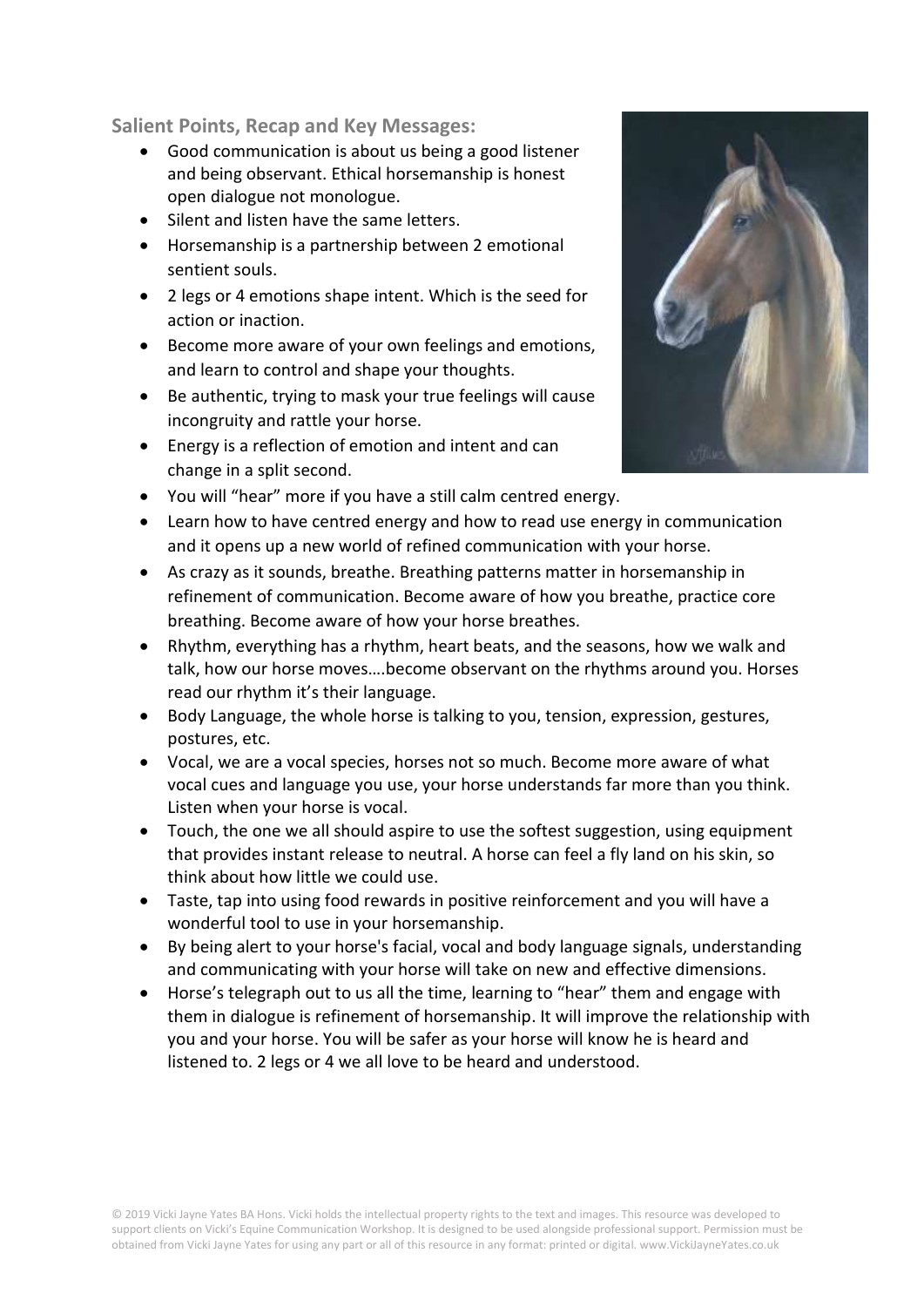# **Food for Thought:**

As a horsemanship practitioner and a Reiki Healer I see a cross over in horsemanship and healing. There is a spiritual dimension. I leave this to last as this in essence will be personal choice if you decide to explore this path.

# **Horsemanship & Reiki Fusion**



Reiki is Japanese for universal life energy. Reiki was founded by Dr Mikao Usui. It is natural healing using energy. Energy is all around us and in all living things. To achieve balance and harmony energy needs to flow uninterrupted. Reiki can help restore energy flow to achieve balance and harmony physically, emotionally or spiritually. This enables us to experience a sense of well-being. Reiki is not a religion and is open to any belief system. Reiki is taught by Reiki masters / teachers who have trained in the tradition passed on in person from master to student. My Reiki master is Sara Coppin. Reiki is commonly divided into three levels or degrees: first degree, second degree and third degree (master). I am qualified to second degree.

Reiki can be useful to both you and your horse. Reiki is great for horsemanship. Horses are fine tuned to read emotions, intent and energy their evolution hard wired them to embed this in their language of the herd and to read the intent and energy in other species. Their survival was dependant on getting this right. I teach horsemanship along the principles of tapping into this language of emotions, intent, energy, breathing patterns, rhythm before voice, body language and touch. Reiki is a great tool to use in refinement of horsemanship. Reiki can remove energy blocks and clearing energy helps you and your horse experience that magical connection, harmony and balance. You and your horse don't need to have anything wrong to have Reiki and to enjoy the benefits. However, if you and or your horse are struggling physically, emotionally or spiritually Reiki can greatly help. Reiki can be used alongside other conventional or complementary treatment and often helps to provide emotional support during recovery.

Each person and horse experiences Reiki differently depending on their individual needs at the time. You may or may not feel sensations during Reiki. Benefits reported by recipients include deep relaxation promoting a calm, peaceful sense of well-being on all levels. Some sensations include heat, tingling, or experience seeing colours, whilst others can have an emotional response, indicating that shifts are taking place, allowing harmony to be restored.

Reiki creates deep relaxation and aids the body to release stress and tension. This triggers the body's natural healing abilities, and improves and maintains health. Great for both horses and humans as it accelerates the body's self-healing abilities. Plus aids better sleep. For behavioural issues such as nervousness or lack of confidence, Reiki can help with relaxation and reduce stress, fear and anxiety.